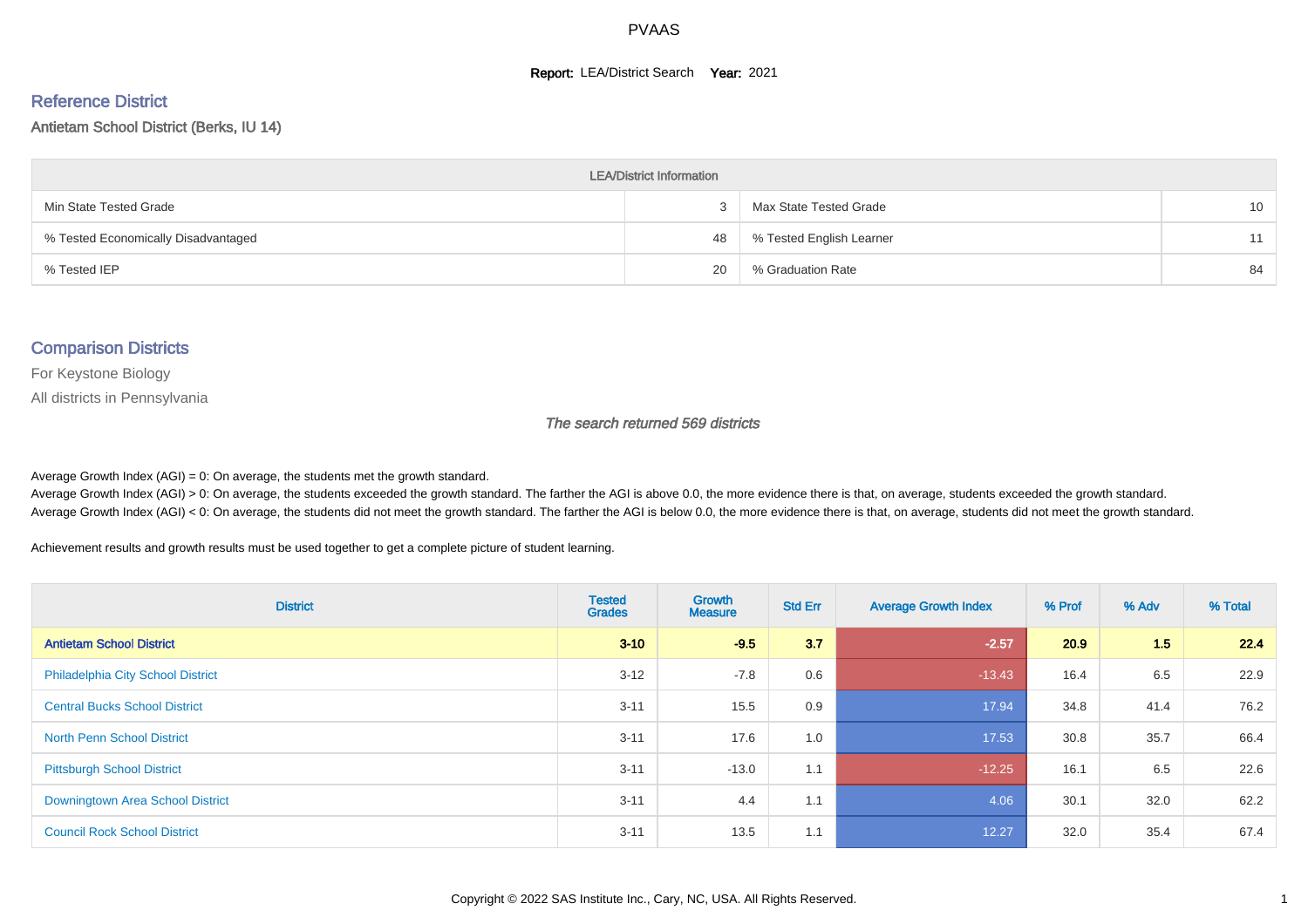| <b>District</b>                           | <b>Tested</b><br><b>Grades</b> | <b>Growth</b><br><b>Measure</b> | <b>Std Err</b> | <b>Average Growth Index</b> | % Prof | % Adv | % Total |
|-------------------------------------------|--------------------------------|---------------------------------|----------------|-----------------------------|--------|-------|---------|
| <b>Antietam School District</b>           | $3 - 10$                       | $-9.5$                          | 3.7            | $-2.57$                     | 20.9   | 1.5   | 22.4    |
| <b>Bethlehem Area School District</b>     | $3 - 11$                       | $-4.5$                          | 1.1            | $-3.91$                     | 20.4   | 11.3  | 31.7    |
| <b>Parkland School District</b>           | $3 - 11$                       | $-3.7$                          | 1.2            | $-3.17$                     | 31.4   | 30.6  | 62.0    |
| <b>West Chester Area School District</b>  | $3 - 11$                       | $-2.1$                          | 1.2            | $-1.83$                     | 36.4   | 23.2  | 59.6    |
| <b>Reading School District</b>            | $3 - 11$                       | 4.3                             | 1.2            | 3.71                        | 16.8   | 6.0   | 22.8    |
| <b>East Penn School District</b>          | $3 - 11$                       | 8.9                             | 1.2            | 7.61                        | 32.8   | 26.4  | 59.2    |
| <b>Cumberland Valley School District</b>  | $3 - 12$                       | 18.6                            | 1.2            | 15.79                       | 31.3   | 39.2  | 70.5    |
| <b>Spring-Ford Area School District</b>   | $3 - 11$                       | 16.6                            | 1.2            | 14.02                       | 30.4   | 45.3  | 75.7    |
| <b>Lower Merion School District</b>       | $3 - 11$                       | 18.9                            | 1.2            | 15.42                       | 29.4   | 48.6  | 78.0    |
| <b>Central Dauphin School District</b>    | $3 - 11$                       | $-5.2$                          | 1.2            | $-4.24$                     | 29.3   | 8.7   | 38.0    |
| <b>Chambersburg Area School District</b>  | $3 - 11$                       | $-5.6$                          | 1.3            | $-4.42$                     | 24.2   | 15.2  | 39.4    |
| <b>North Allegheny School District</b>    | $3 - 11$                       | 18.0                            | 1.3            | 14.25                       | 30.5   | 42.9  | 73.4    |
| <b>Hempfield School District</b>          | $3 - 11$                       | 13.4                            | 1.3            | 10.53                       | 29.9   | 36.8  | 66.7    |
| <b>Pennsbury School District</b>          | $3 - 11$                       | 5.6                             | 1.3            | 4.38                        | 37.7   | 27.7  | 65.4    |
| <b>Easton Area School District</b>        | $3 - 12$                       | 6.3                             | 1.3            | 4.91                        | 24.1   | 13.0  | 37.1    |
| <b>West Shore School District</b>         | $3 - 12$                       | 2.2                             | 1.3            | 1.68                        | 31.8   | 15.2  | 47.1    |
| <b>Neshaminy School District</b>          | $3 - 11$                       | 8.6                             | 1.3            | 6.56                        | 31.3   | 23.9  | 55.2    |
| <b>State College Area School District</b> | $3 - 11$                       | 24.5                            | 1.3            | 18.59                       | 31.9   | 46.9  | 78.8    |
| Mt Lebanon School District                | $3 - 11$                       | 2.4                             | 1.3            | 1.79                        | 39.3   | 37.4  | 76.8    |
| <b>Upper Darby School District</b>        | $3 - 12$                       | 11.2                            | 1.4            | 8.28                        | 23.8   | 11.8  | 35.6    |
| <b>Allentown City School District</b>     | $3 - 12$                       | $-16.9$                         | 1.4            | $-12.37$                    | 5.9    | 0.4   | 6.3     |
| <b>Haverford Township School District</b> | $3 - 11$                       | 1.4                             | 1.4            | 1.05                        | 36.7   | 26.3  | 63.0    |
| <b>Millcreek Township School District</b> | $3 - 11$                       | 9.1                             | 1.4            | 6.61                        | 34.5   | 30.1  | 64.6    |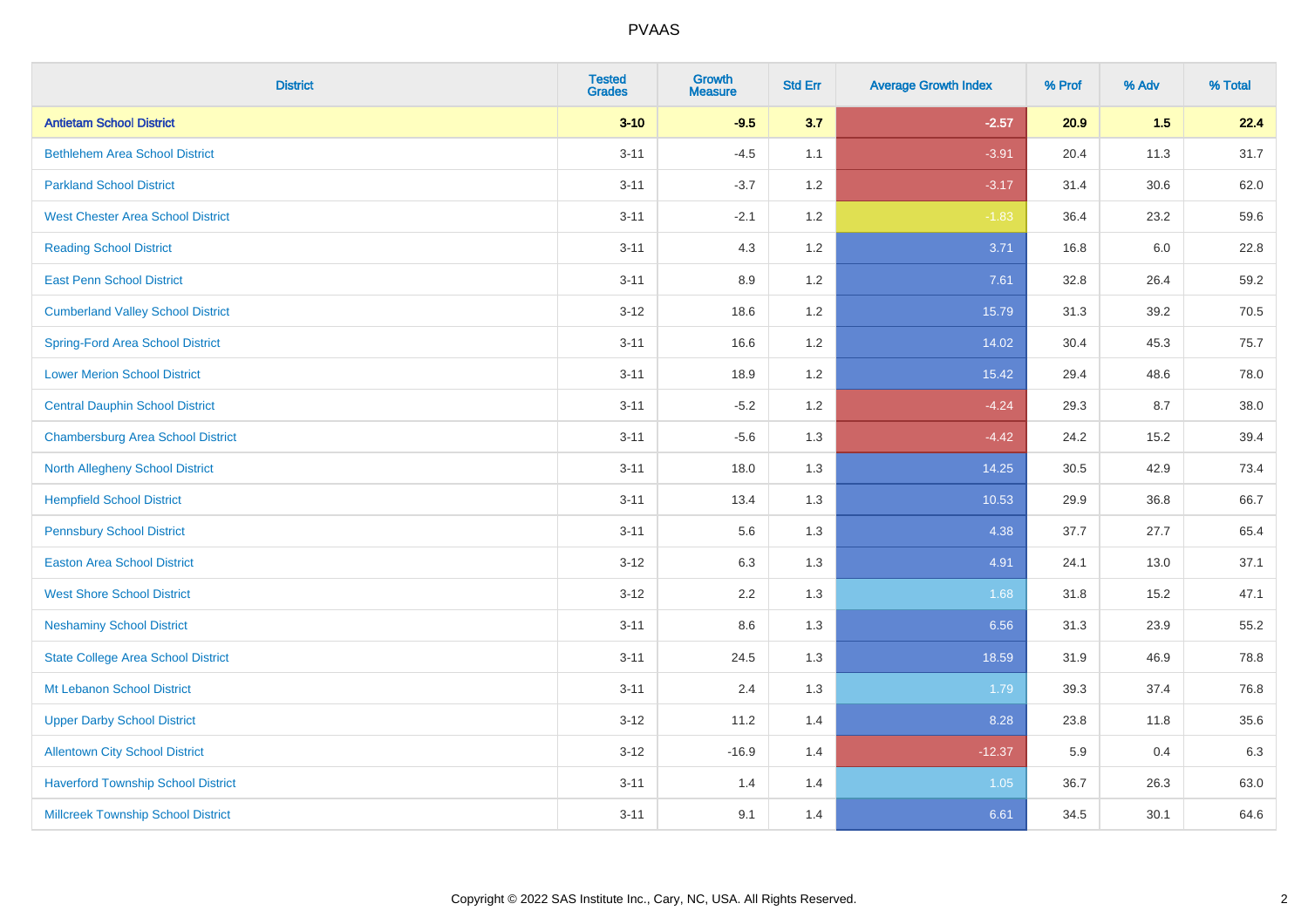| <b>District</b>                             | <b>Tested</b><br><b>Grades</b> | <b>Growth</b><br><b>Measure</b> | <b>Std Err</b> | <b>Average Growth Index</b> | % Prof | % Adv   | % Total |
|---------------------------------------------|--------------------------------|---------------------------------|----------------|-----------------------------|--------|---------|---------|
| <b>Antietam School District</b>             | $3 - 10$                       | $-9.5$                          | 3.7            | $-2.57$                     | 20.9   | 1.5     | 22.4    |
| <b>Lancaster School District</b>            | $3 - 12$                       | $-10.0$                         | 1.4            | $-7.22$                     | 9.0    | $3.9\,$ | 12.8    |
| <b>Bristol Township School District</b>     | $3 - 11$                       | $-7.4$                          | 1.4            | $-5.32$                     | 13.8   | 4.6     | 18.4    |
| <b>Boyertown Area School District</b>       | $3 - 11$                       | $-2.9$                          | 1.4            | $-2.06$                     | 30.8   | 22.6    | 53.4    |
| <b>Dallastown Area School District</b>      | $3 - 11$                       | 19.9                            | 1.4            | 14.14                       | 36.8   | 34.2    | 71.0    |
| <b>Williamsport Area School District</b>    | $3 - 11$                       | $-11.7$                         | 1.4            | $-8.29$                     | 18.2   | 10.5    | 28.7    |
| <b>Seneca Valley School District</b>        | $3 - 11$                       | 0.8                             | 1.4            | 0.54                        | 40.6   | 25.2    | 65.8    |
| <b>Souderton Area School District</b>       | $3 - 11$                       | 18.5                            | 1.4            | 12.86                       | 39.2   | 31.2    | 70.4    |
| East Stroudsburg Area School District       | $3 - 11$                       | $-4.9$                          | 1.4            | $-3.38$                     | 22.7   | 12.5    | 35.2    |
| <b>Avon Grove School District</b>           | $3 - 10$                       | 7.6                             | 1.4            | 5.29                        | 33.7   | 33.2    | 67.0    |
| <b>Erie City School District</b>            | $3 - 12$                       | $-4.5$                          | 1.4            | $-3.09$                     | 13.4   | 6.7     | 20.1    |
| <b>Manheim Township School District</b>     | $3 - 12$                       | 10.9                            | 1.5            | 7.51                        | 30.9   | 31.0    | 61.9    |
| <b>Wilson School District</b>               | $3 - 12$                       | 0.5                             | 1.5            | 0.32                        | 30.4   | 25.5    | 55.9    |
| <b>Pennridge School District</b>            | $3 - 10$                       | 7.4                             | 1.5            | 5.10                        | 32.0   | 27.6    | 59.6    |
| <b>Penn Manor School District</b>           | $3 - 11$                       | 7.1                             | 1.5            | 4.82                        | 26.7   | 20.5    | 47.2    |
| <b>Butler Area School District</b>          | $3 - 11$                       | $-14.1$                         | 1.5            | $-9.60$                     | 26.4   | 11.1    | 37.5    |
| <b>Central York School District</b>         | $3 - 12$                       | 12.9                            | 1.5            | 8.64                        | 31.4   | 24.1    | 55.5    |
| <b>Perkiomen Valley School District</b>     | $3 - 11$                       | 2.7                             | 1.5            | 1.83                        | 35.0   | 25.3    | 60.3    |
| <b>Centennial School District</b>           | $3 - 10$                       | 1.5                             | 1.5            | 0.98                        | 23.6   | 12.4    | 36.0    |
| Altoona Area School District                | $3 - 12$                       | 0.1                             | 1.5            | 0.07                        | 29.0   | 13.8    | 42.8    |
| Owen J Roberts School District              | $3 - 11$                       | $-3.5$                          | 1.5            | $-2.27$                     | 36.8   | 24.4    | 61.2    |
| Pennsylvania Cyber Charter School           | $3 - 11$                       | 0.6                             | 1.5            | 0.37                        | 20.8   | 8.1     | 28.9    |
| <b>Quakertown Community School District</b> | $3 - 12$                       | $-4.3$                          | 1.5            | $-2.79$                     | 33.8   | 20.1    | 53.8    |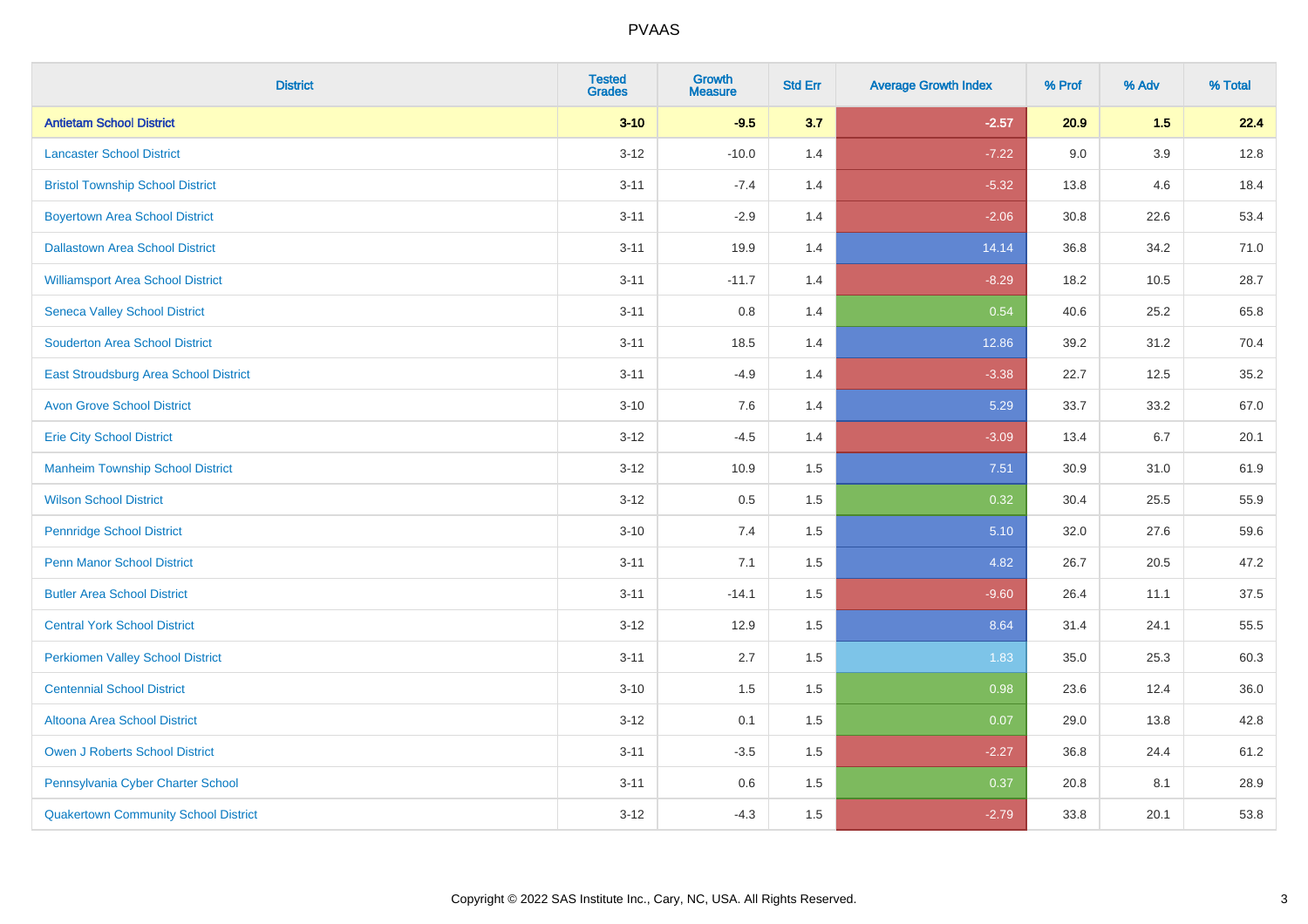| <b>District</b>                                    | <b>Tested</b><br><b>Grades</b> | <b>Growth</b><br><b>Measure</b> | <b>Std Err</b> | <b>Average Growth Index</b> | % Prof | % Adv | % Total |
|----------------------------------------------------|--------------------------------|---------------------------------|----------------|-----------------------------|--------|-------|---------|
| <b>Antietam School District</b>                    | $3 - 10$                       | $-9.5$                          | 3.7            | $-2.57$                     | 20.9   | 1.5   | 22.4    |
| <b>Canon-Mcmillan School District</b>              | $3 - 11$                       | $-5.0$                          | 1.5            | $-3.25$                     | 30.8   | 28.5  | 59.3    |
| Northampton Area School District                   | $3 - 11$                       | 3.2                             | 1.5            | 2.05                        | 29.8   | 17.9  | 47.7    |
| <b>Commonwealth Charter Academy Charter School</b> | $3 - 10$                       | 4.2                             | 1.6            | 2.68                        | 27.0   | 15.6  | 42.5    |
| <b>Hazleton Area School District</b>               | $3 - 11$                       | 6.0                             | 1.6            | 3.85                        | 20.5   | 9.0   | 29.5    |
| <b>Cornwall-Lebanon School District</b>            | $3 - 11$                       | 8.2                             | 1.6            | 5.24                        | 28.0   | 20.5  | 48.6    |
| <b>Bensalem Township School District</b>           | $3 - 11$                       | 1.0                             | 1.6            | 0.63                        | 24.3   | 10.7  | 34.9    |
| <b>Armstrong School District</b>                   | $3 - 11$                       | $9.8\,$                         | 1.6            | 6.22                        | 32.8   | 24.6  | 57.4    |
| <b>Methacton School District</b>                   | $3 - 11$                       | 11.0                            | 1.6            | 6.94                        | 36.0   | 33.6  | 69.6    |
| <b>Abington School District</b>                    | $3 - 10$                       | 0.9                             | 1.6            | 0.57                        | 29.7   | 28.7  | 58.4    |
| <b>Ridley School District</b>                      | $3 - 12$                       | 0.3                             | 1.6            | 0.21                        | 32.0   | 10.7  | 42.6    |
| <b>Mifflin County School District</b>              | $3 - 11$                       | 12.3                            | 1.6            | 7.69                        | 35.1   | 15.1  | 50.3    |
| <b>Norwin School District</b>                      | $3 - 11$                       | $-1.1$                          | 1.6            | $-0.70$                     | 37.7   | 27.6  | 65.2    |
| <b>Stroudsburg Area School District</b>            | $3 - 11$                       | 7.5                             | 1.6            | 4.70                        | 30.4   | 18.3  | 48.7    |
| <b>Hempfield Area School District</b>              | $3 - 12$                       | $-10.2$                         | 1.6            | $-6.37$                     | 28.1   | 19.2  | 47.3    |
| <b>York Co School Of Technology</b>                | $9 - 12$                       | $-10.9$                         | 1.6            | $-6.79$                     | 22.6   | 4.0   | 26.6    |
| <b>Governor Mifflin School District</b>            | $3 - 11$                       | $-4.4$                          | 1.6            | $-2.69$                     | 30.3   | 7.7   | 38.0    |
| <b>Coatesville Area School District</b>            | $3 - 11$                       | $-9.5$                          | 1.6            | $-5.81$                     | 12.8   | 3.3   | 16.2    |
| <b>Hatboro-Horsham School District</b>             | $3 - 11$                       | $-2.7$                          | 1.6            | $-1.65$                     | 27.9   | 17.9  | 45.8    |
| <b>Delaware Valley School District</b>             | $3 - 11$                       | 15.7                            | 1.6            | 9.62                        | 36.7   | 32.1  | 68.8    |
| Mechanicsburg Area School District                 | $3 - 11$                       | $-5.7$                          | 1.6            | $-3.48$                     | 35.1   | 16.0  | 51.2    |
| <b>Hollidaysburg Area School District</b>          | $3 - 11$                       | $-2.7$                          | 1.6            | $-1.64$                     | 32.6   | 15.2  | 47.8    |
| <b>Colonial School District</b>                    | $3 - 11$                       | 22.1                            | 1.6            | 13.55                       | 27.2   | 43.5  | 70.6    |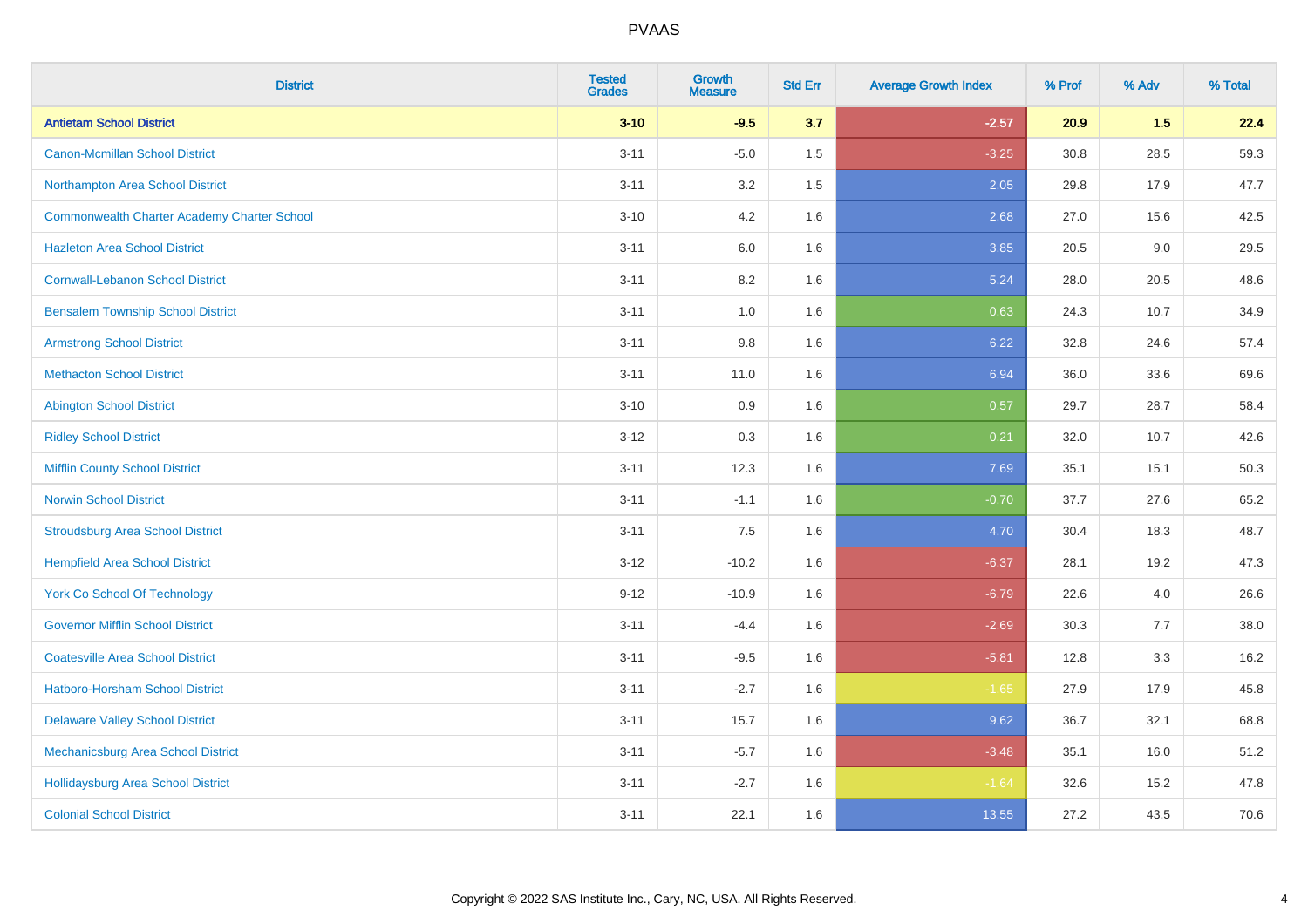| <b>District</b>                               | <b>Tested</b><br><b>Grades</b> | <b>Growth</b><br><b>Measure</b> | <b>Std Err</b> | <b>Average Growth Index</b> | % Prof | % Adv   | % Total |
|-----------------------------------------------|--------------------------------|---------------------------------|----------------|-----------------------------|--------|---------|---------|
| <b>Antietam School District</b>               | $3 - 10$                       | $-9.5$                          | 3.7            | $-2.57$                     | 20.9   | 1.5     | 22.4    |
| <b>Warren County School District</b>          | $3 - 11$                       | $-0.1$                          | 1.6            | $-0.06$                     | 26.7   | 9.7     | 36.4    |
| <b>Nazareth Area School District</b>          | $3 - 11$                       | $-2.5$                          | 1.7            | $-1.53$                     | 29.2   | 24.6    | 53.8    |
| Norristown Area School District               | $3 - 12$                       | $-25.4$                         | 1.7            | $-15.35$                    | 10.6   | $1.8\,$ | 12.4    |
| <b>Kennett Consolidated School District</b>   | $3 - 11$                       | $-10.4$                         | 1.7            | $-6.27$                     | 28.7   | 14.0    | 42.7    |
| <b>Whitehall-Coplay School District</b>       | $3 - 11$                       | 11.8                            | 1.7            | 7.06                        | 32.3   | 21.7    | 54.0    |
| <b>Pine-Richland School District</b>          | $3 - 11$                       | 9.3                             | 1.7            | 5.56                        | 42.3   | 35.8    | 78.1    |
| <b>South Western School District</b>          | $3 - 12$                       | 2.5                             | 1.7            | 1.48                        | 36.2   | 19.7    | 55.9    |
| <b>Conestoga Valley School District</b>       | $3 - 11$                       | 2.4                             | 1.7            | 1.43                        | 35.0   | 23.5    | 58.5    |
| <b>Ephrata Area School District</b>           | $3 - 11$                       | $6.8\,$                         | 1.7            | 4.08                        | 31.6   | 17.1    | 48.8    |
| <b>Abington Heights School District</b>       | $3 - 11$                       | 6.7                             | 1.7            | 4.00                        | 33.8   | 31.7    | 65.5    |
| <b>Bethel Park School District</b>            | $3 - 11$                       | $-4.4$                          | 1.7            | $-2.62$                     | 40.1   | 27.3    | 67.4    |
| Elizabethtown Area School District            | $3 - 12$                       | 7.1                             | 1.7            | 4.19                        | 36.4   | 27.6    | 64.0    |
| <b>Garnet Valley School District</b>          | $3 - 10$                       | 0.2                             | 1.7            | 0.13                        | 34.9   | 26.4    | 61.3    |
| <b>Wissahickon School District</b>            | $3 - 10$                       | $-5.3$                          | 1.7            | $-3.14$                     | 27.5   | 29.0    | 56.6    |
| <b>Exeter Township School District</b>        | $3 - 11$                       | $-1.0$                          | 1.7            | $-0.58$                     | 27.2   | 15.6    | 42.8    |
| <b>Conewago Valley School District</b>        | $3 - 12$                       | 7.6                             | 1.7            | 4.46                        | 41.3   | 19.4    | 60.6    |
| <b>Peters Township School District</b>        | $3 - 11$                       | 14.1                            | 1.7            | 8.16                        | 35.2   | 41.6    | 76.8    |
| <b>Carlisle Area School District</b>          | $3 - 11$                       | $-5.2$                          | 1.7            | $-2.99$                     | 28.0   | 19.3    | 47.3    |
| <b>Unionville-Chadds Ford School District</b> | $3 - 11$                       | 15.8                            | 1.7            | 9.12                        | 31.2   | 48.0    | 79.2    |
| <b>Springfield School District</b>            | $3 - 11$                       | 1.2                             | 1.7            | 0.69                        | 31.8   | 25.2    | 56.9    |
| <b>Shaler Area School District</b>            | $3 - 11$                       | $-2.1$                          | 1.8            | $-1.18$                     | 32.0   | 13.0    | 45.0    |
| <b>Penn-Trafford School District</b>          | $3 - 11$                       | 2.9                             | 1.8            | 1.68                        | 46.3   | 26.2    | 72.5    |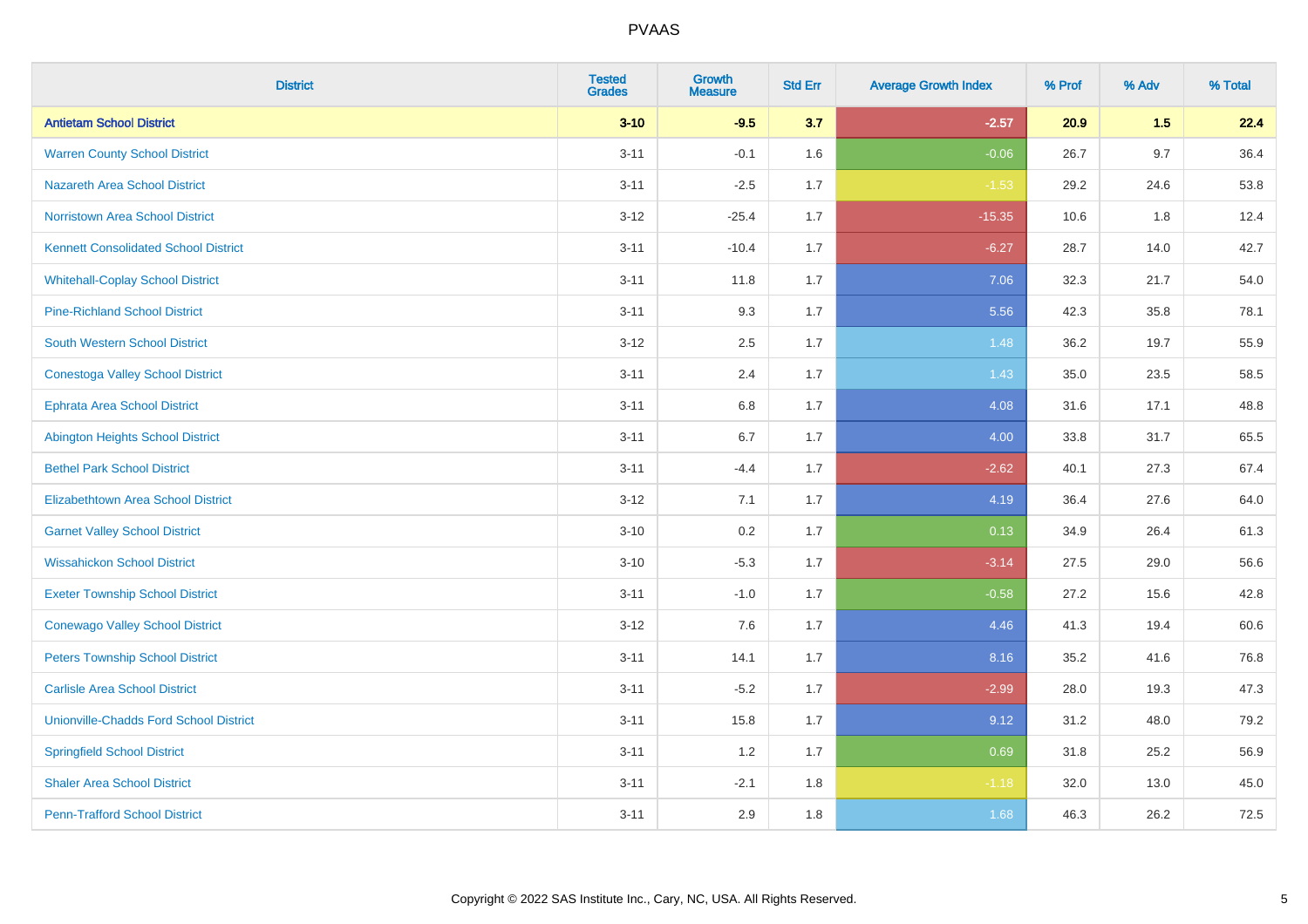| <b>District</b>                             | <b>Tested</b><br><b>Grades</b> | <b>Growth</b><br><b>Measure</b> | <b>Std Err</b> | <b>Average Growth Index</b> | % Prof | % Adv | % Total |
|---------------------------------------------|--------------------------------|---------------------------------|----------------|-----------------------------|--------|-------|---------|
| <b>Antietam School District</b>             | $3 - 10$                       | $-9.5$                          | 3.7            | $-2.57$                     | 20.9   | 1.5   | 22.4    |
| <b>Shippensburg Area School District</b>    | $3 - 11$                       | 0.5                             | 1.8            | 0.26                        | 23.5   | 22.8  | 46.3    |
| <b>Upper Saint Clair School District</b>    | $3 - 11$                       | 13.8                            | 1.8            | 7.86                        | 32.2   | 44.5  | 76.7    |
| <b>Oxford Area School District</b>          | $3 - 11$                       | $-3.1$                          | 1.8            | $-1.77$                     | 27.5   | 14.5  | 42.0    |
| <b>Lower Dauphin School District</b>        | $3 - 11$                       | 5.3                             | 1.8            | 3.03                        | 30.6   | 26.8  | 57.5    |
| <b>York City School District</b>            | $3 - 12$                       | $-17.7$                         | 1.8            | $-10.05$                    | 3.2    | 0.7   | 3.9     |
| <b>Keystone Central School District</b>     | $3 - 11$                       | 3.6                             | 1.8            | 2.04                        | 27.1   | 14.6  | 41.8    |
| <b>Penn-Delco School District</b>           | $3 - 11$                       | 1.3                             | 1.8            | 0.75                        | 26.5   | 12.6  | 39.1    |
| <b>Trinity Area School District</b>         | $3 - 11$                       | $-8.7$                          | 1.8            | $-4.87$                     | 20.9   | 9.8   | 30.8    |
| <b>Pocono Mountain School District</b>      | $3 - 12$                       | $-4.3$                          | 1.8            | $-2.43$                     | 35.5   | 17.1  | 52.6    |
| <b>Waynesboro Area School District</b>      | $3-12$                         | 3.0                             | 1.8            | 1.67                        | 26.0   | 23.5  | 49.5    |
| <b>North Hills School District</b>          | $3 - 11$                       | $-15.8$                         | 1.8            | $-8.84$                     | 26.4   | 19.8  | 46.2    |
| Palmyra Area School District                | $3 - 11$                       | 16.2                            | 1.8            | 9.02                        | 38.8   | 34.0  | 72.8    |
| Moon Area School District                   | $3 - 11$                       | 1.5                             | 1.8            | 0.86                        | 34.5   | 25.5  | 60.0    |
| <b>Upper Dublin School District</b>         | $3 - 12$                       | 2.1                             | 1.8            | 1.19                        | 34.7   | 30.0  | 64.7    |
| South Fayette Township School District      | $3 - 11$                       | $6.0\,$                         | 1.8            | 3.33                        | 32.2   | 38.3  | 70.5    |
| Northeastern York School District           | $3 - 11$                       | 3.8                             | 1.8            | 2.11                        | 32.7   | 21.0  | 53.7    |
| Northern York County School District        | $3 - 11$                       | 8.4                             | 1.8            | 4.63                        | 24.3   | 23.1  | 47.4    |
| <b>Pleasant Valley School District</b>      | $3 - 11$                       | $-3.3$                          | 1.8            | $-1.80$                     | 28.5   | 10.4  | 39.0    |
| <b>Solanco School District</b>              | $3 - 11$                       | 2.2                             | 1.8            | 1.18                        | 27.2   | 15.0  | 42.3    |
| <b>Southern York County School District</b> | $3 - 11$                       | 15.5                            | 1.8            | 8.48                        | 37.6   | 29.2  | 66.8    |
| <b>Phoenixville Area School District</b>    | $3 - 11$                       | 7.3                             | 1.8            | 3.96                        | 32.3   | 27.6  | 59.8    |
| <b>South Eastern School District</b>        | $3 - 11$                       | $-1.0$                          | 1.8            | $-0.55$                     | 36.4   | 17.1  | 53.5    |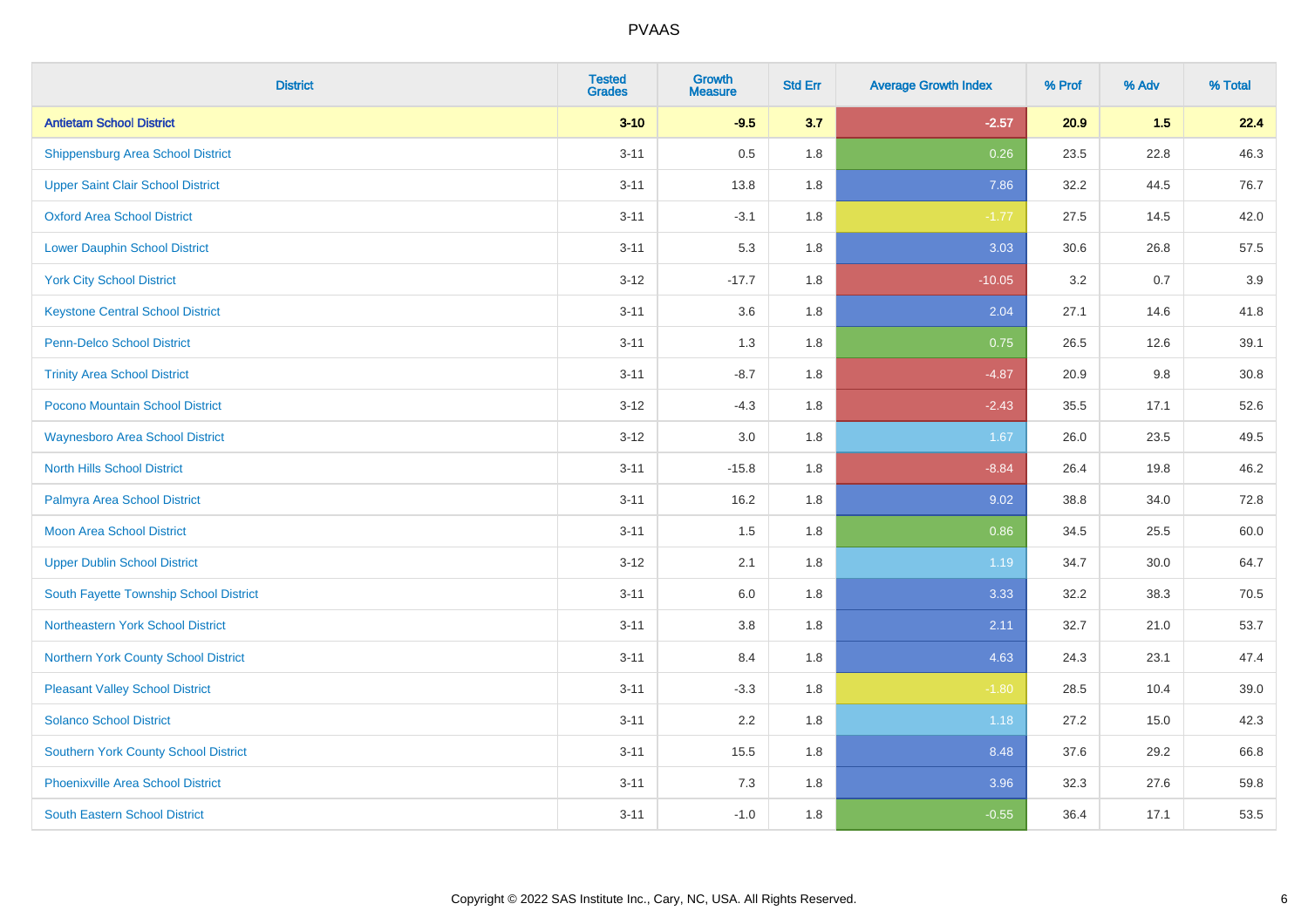| <b>District</b>                          | <b>Tested</b><br><b>Grades</b> | <b>Growth</b><br><b>Measure</b> | <b>Std Err</b> | <b>Average Growth Index</b> | % Prof | % Adv | % Total |
|------------------------------------------|--------------------------------|---------------------------------|----------------|-----------------------------|--------|-------|---------|
| <b>Antietam School District</b>          | $3 - 10$                       | $-9.5$                          | 3.7            | $-2.57$                     | 20.9   | 1.5   | 22.4    |
| <b>Franklin Regional School District</b> | $3 - 11$                       | 11.3                            | 1.8            | 6.13                        | 30.0   | 35.0  | 65.0    |
| <b>Warwick School District</b>           | $3 - 11$                       | 21.7                            | 1.8            | 11.76                       | 27.7   | 36.3  | 64.0    |
| <b>Radnor Township School District</b>   | $3 - 12$                       | 7.5                             | 1.9            | 4.03                        | 33.0   | 38.3  | 71.3    |
| <b>Penncrest School District</b>         | $3 - 11$                       | 6.0                             | 1.9            | 3.24                        | 31.1   | 16.9  | 48.0    |
| Fox Chapel Area School District          | $3 - 11$                       | 17.6                            | 1.9            | 9.47                        | 22.9   | 52.0  | 74.9    |
| <b>Baldwin-Whitehall School District</b> | $3 - 11$                       | $-5.5$                          | 1.9            | $-2.93$                     | 32.0   | 14.7  | 46.7    |
| <b>Upper Perkiomen School District</b>   | $3 - 11$                       | 5.7                             | 1.9            | 3.04                        | 25.4   | 19.9  | 45.4    |
| <b>Daniel Boone Area School District</b> | $3 - 12$                       | 0.9                             | 1.9            | 0.46                        | 28.9   | 22.0  | 51.0    |
| <b>Lebanon School District</b>           | $3 - 11$                       | $-1.2$                          | 1.9            | $-0.63$                     | 15.2   | 6.4   | 21.6    |
| <b>Dover Area School District</b>        | $3-12$                         | 7.1                             | 1.9            | 3.78                        | 33.0   | 18.7  | 51.7    |
| Pennsylvania Leadership Charter School   | $3 - 11$                       | 8.0                             | 1.9            | 4.22                        | 33.1   | 27.8  | 60.9    |
| <b>Cocalico School District</b>          | $3 - 11$                       | 12.3                            | 1.9            | 6.48                        | 28.2   | 32.3  | 60.5    |
| <b>Muhlenberg School District</b>        | $3 - 10$                       | $-17.8$                         | 1.9            | $-9.34$                     | 12.4   | 4.6   | 17.0    |
| West Jefferson Hills School District     | $3 - 11$                       | 1.9                             | 1.9            | 0.99                        | 34.8   | 27.3  | 62.1    |
| <b>Twin Valley School District</b>       | $3 - 12$                       | $-3.2$                          | 1.9            | $-1.68$                     | 38.8   | 19.8  | 58.6    |
| <b>Mars Area School District</b>         | $3 - 10$                       | 6.6                             | 1.9            | 3.45                        | 36.7   | 32.4  | 69.1    |
| <b>William Penn School District</b>      | $3 - 12$                       | 7.0                             | 1.9            | 3.61                        | 14.0   | 7.2   | 21.3    |
| <b>Red Lion Area School District</b>     | $3 - 11$                       | 4.5                             | 1.9            | 2.31                        | 32.3   | 21.5  | 53.8    |
| Lampeter-Strasburg School District       | $3 - 12$                       | 11.0                            | 1.9            | 5.69                        | 35.4   | 32.3  | 67.7    |
| <b>Harrisburg City School District</b>   | $3 - 11$                       | $-0.2$                          | 2.0            | $-0.11$                     | 6.0    | 2.0   | 8.0     |
| <b>Upper Merion Area School District</b> | $3 - 11$                       | 14.0                            | 2.0            | 7.15                        | 34.4   | 32.6  | 67.0    |
| <b>Pottsgrove School District</b>        | $3 - 11$                       | $-5.5$                          | 2.0            | $-2.78$                     | 28.6   | 10.3  | 38.8    |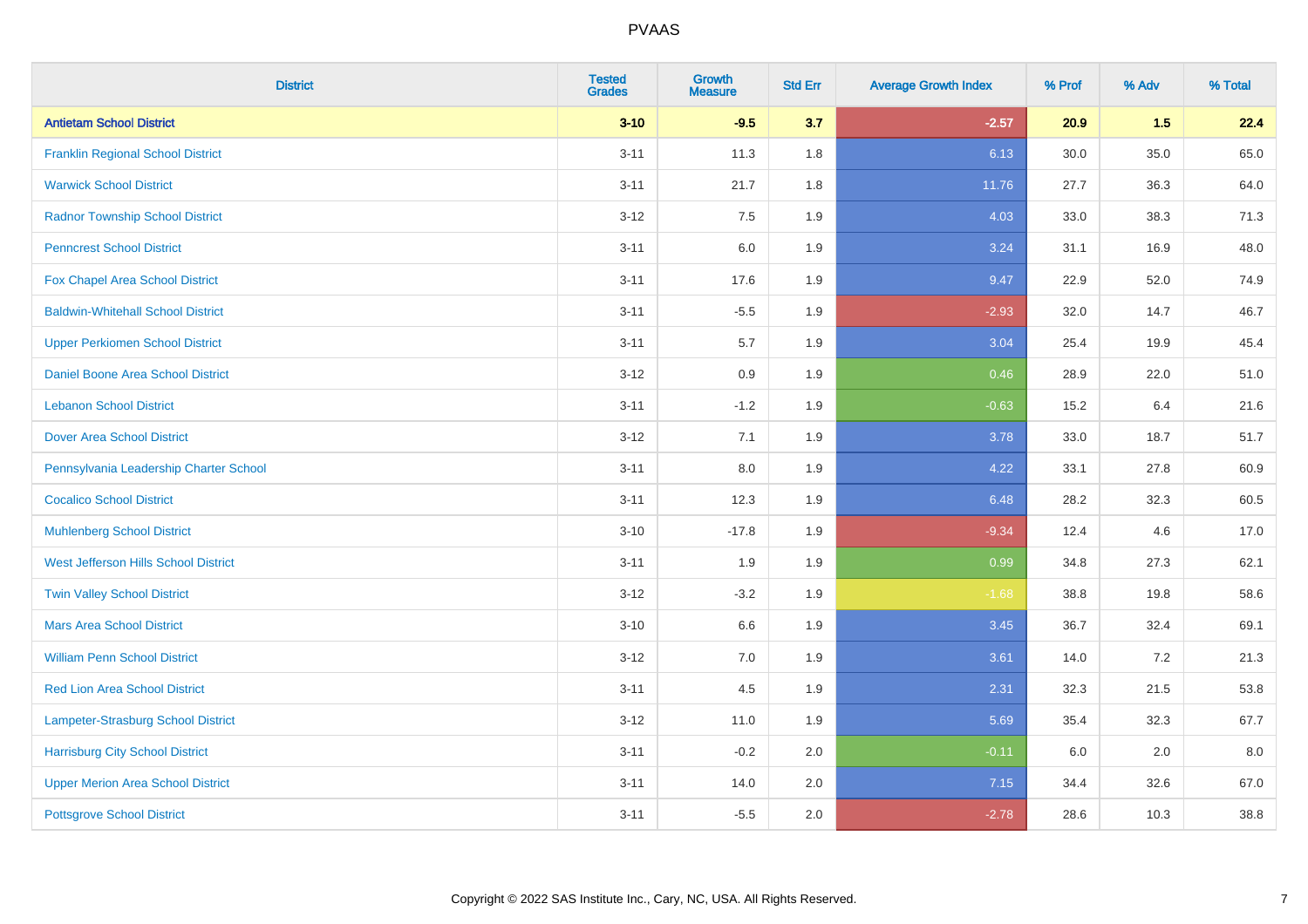| <b>District</b>                                | <b>Tested</b><br><b>Grades</b> | <b>Growth</b><br><b>Measure</b> | <b>Std Err</b> | <b>Average Growth Index</b> | % Prof | % Adv | % Total |
|------------------------------------------------|--------------------------------|---------------------------------|----------------|-----------------------------|--------|-------|---------|
| <b>Antietam School District</b>                | $3 - 10$                       | $-9.5$                          | 3.7            | $-2.57$                     | 20.9   | 1.5   | 22.4    |
| <b>Hampton Township School District</b>        | $3 - 11$                       | 7.4                             | 2.0            | 3.79                        | 37.9   | 39.2  | 77.0    |
| <b>Manheim Central School District</b>         | $3 - 11$                       | 12.8                            | 2.0            | 6.52                        | 27.8   | 35.4  | 63.2    |
| <b>Great Valley School District</b>            | $3 - 11$                       | 5.4                             | 2.0            | 2.77                        | 33.8   | 33.5  | 67.3    |
| <b>Interboro School District</b>               | $3 - 12$                       | $-8.4$                          | 2.0            | $-4.27$                     | 27.6   | 6.4   | 34.1    |
| <b>Greater Latrobe School District</b>         | $3 - 11$                       | $-14.1$                         | 2.0            | $-7.14$                     | 41.0   | 12.6  | 53.6    |
| <b>Derry Township School District</b>          | $3 - 10$                       | 20.1                            | 2.0            | 10.20                       | 32.8   | 46.9  | 79.7    |
| <b>Upper Moreland Township School District</b> | $3 - 11$                       | 1.1                             | 2.0            | 0.56                        | 24.8   | 26.6  | 51.3    |
| <b>Connellsville Area School District</b>      | $3 - 11$                       | $-5.3$                          | 2.0            | $-2.67$                     | 24.2   | 5.0   | 29.1    |
| <b>Gettysburg Area School District</b>         | $3 - 11$                       | $-6.0$                          | 2.0            | $-3.02$                     | 28.8   | 19.6  | 48.5    |
| <b>Greencastle-Antrim School District</b>      | $3 - 11$                       | $-0.3$                          | 2.0            | $-0.14$                     | 30.9   | 22.2  | 53.1    |
| <b>West Allegheny School District</b>          | $3 - 12$                       | 8.6                             | 2.0            | 4.34                        | 37.3   | 27.2  | 64.5    |
| <b>Lower Moreland Township School District</b> | $3 - 11$                       | 8.7                             | 2.0            | 4.35                        | 38.2   | 33.2  | 71.4    |
| <b>Bellefonte Area School District</b>         | $3 - 11$                       | 6.7                             | 2.0            | 3.34                        | 28.8   | 21.5  | 50.2    |
| <b>Gateway School District</b>                 | $3 - 11$                       | 3.1                             | 2.0            | 1.55                        | 35.7   | 18.5  | 54.2    |
| <b>Dubois Area School District</b>             | $3 - 11$                       | $-2.8$                          | 2.0            | $-1.37$                     | 35.5   | 19.0  | 54.6    |
| <b>Fleetwood Area School District</b>          | $3 - 10$                       | 10.4                            | 2.0            | 5.19                        | 31.7   | 25.8  | 57.5    |
| <b>Juniata County School District</b>          | $3 - 12$                       | 7.7                             | 2.0            | 3.81                        | 22.9   | 18.9  | 41.8    |
| <b>Indiana Area School District</b>            | $3 - 11$                       | 12.0                            | 2.0            | 5.98                        | 30.0   | 30.4  | 60.3    |
| <b>Cheltenham School District</b>              | $3 - 11$                       | $-17.6$                         | 2.0            | $-8.74$                     | 24.4   | 8.3   | 32.6    |
| <b>Tunkhannock Area School District</b>        | $3 - 11$                       | 1.4                             | 2.0            | 0.71                        | 29.8   | 18.1  | 47.9    |
| <b>Bangor Area School District</b>             | $3-12$                         | $-1.2$                          | 2.0            | $-0.60$                     | 25.8   | 12.7  | 38.5    |
| <b>Kiski Area School District</b>              | $3 - 11$                       | $-4.0$                          | 2.0            | $-1.99$                     | 23.1   | 18.2  | 41.3    |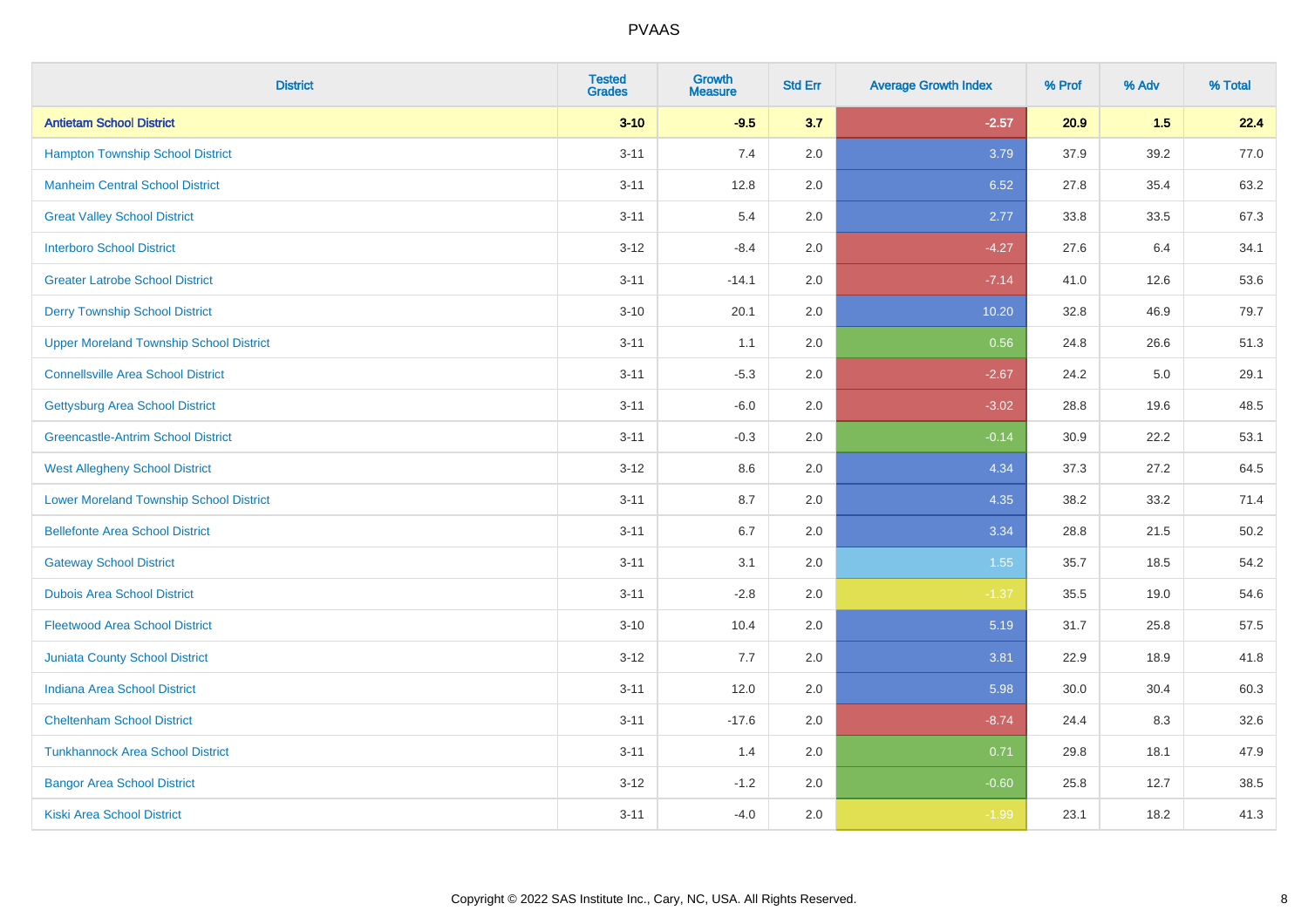| <b>District</b>                               | <b>Tested</b><br><b>Grades</b> | <b>Growth</b><br><b>Measure</b> | <b>Std Err</b> | <b>Average Growth Index</b> | % Prof | % Adv | % Total |
|-----------------------------------------------|--------------------------------|---------------------------------|----------------|-----------------------------|--------|-------|---------|
| <b>Antietam School District</b>               | $3 - 10$                       | $-9.5$                          | 3.7            | $-2.57$                     | 20.9   | 1.5   | 22.4    |
| <b>Spring Grove Area School District</b>      | $3 - 11$                       | 3.9                             | 2.0            | 1.90                        | 30.0   | 23.0  | 53.0    |
| <b>Montour School District</b>                | $3 - 11$                       | $-6.1$                          | 2.1            | $-2.95$                     | 31.8   | 23.6  | 55.3    |
| <b>Wallenpaupack Area School District</b>     | $3 - 11$                       | $8.8\,$                         | 2.1            | 4.28                        | 28.5   | 18.9  | 47.4    |
| 21st Century Cyber Charter School             | $6 - 12$                       | 6.6                             | 2.1            | 3.16                        | 29.0   | 21.8  | 50.8    |
| <b>Pottsville Area School District</b>        | $3-12$                         | $-4.9$                          | 2.1            | $-2.36$                     | 21.8   | 7.9   | 29.6    |
| Esperanza Academy Charter School              | $4 - 11$                       | 2.1                             | 2.1            | $1.01$                      | 14.2   | 3.6   | 17.8    |
| <b>Dallas School District</b>                 | $3 - 11$                       | 8.1                             | 2.1            | 3.87                        | 32.4   | 22.4  | 54.8    |
| Selinsgrove Area School District              | $3 - 12$                       | $-5.7$                          | 2.1            | $-2.74$                     | 25.4   | 13.9  | 39.2    |
| <b>York Suburban School District</b>          | $3 - 11$                       | 7.4                             | 2.1            | 3.55                        | 24.9   | 31.2  | 56.1    |
| Mifflinburg Area School District              | $3 - 11$                       | $-6.0$                          | 2.1            | $-2.87$                     | 32.7   | 13.3  | 46.0    |
| <b>Blue Mountain School District</b>          | $3 - 10$                       | 12.2                            | 2.1            | 5.81                        | 30.7   | 26.1  | 56.8    |
| Southern Lehigh School District               | $3 - 11$                       | $-4.1$                          | 2.1            | $-1.94$                     | 39.3   | 28.0  | 67.2    |
| <b>Crawford Central School District</b>       | $3 - 11$                       | 5.7                             | 2.1            | 2.71                        | 26.4   | 15.8  | 42.1    |
| <b>Freeport Area School District</b>          | $3 - 10$                       | $-0.2$                          | 2.1            | $-0.10$                     | 37.4   | 29.8  | 67.2    |
| <b>Conrad Weiser Area School District</b>     | $3 - 11$                       | 7.1                             | 2.1            | 3.34                        | 28.2   | 14.4  | 42.6    |
| Northwestern Lehigh School District           | $3 - 11$                       | $-2.4$                          | 2.1            | $-1.14$                     | 41.7   | 17.9  | 59.5    |
| <b>East Pennsboro Area School District</b>    | $3 - 11$                       | 4.8                             | 2.1            | 2.26                        | 36.8   | 16.9  | 53.7    |
| <b>Rose Tree Media School District</b>        | $3 - 10$                       | $-2.8$                          | 2.1            | $-1.33$                     | 35.2   | 29.6  | 64.8    |
| <b>Chartiers Valley School District</b>       | $3 - 11$                       | $-9.1$                          | 2.1            | $-4.23$                     | 20.7   | 17.4  | 38.0    |
| <b>Eastern Lebanon County School District</b> | $3 - 11$                       | 4.0                             | 2.1            | 1.89                        | 23.5   | 11.5  | 35.0    |
| <b>East Lycoming School District</b>          | $3 - 11$                       | $-10.9$                         | 2.1            | $-5.08$                     | 22.5   | 8.2   | 30.8    |
| <b>Tuscarora School District</b>              | $3 - 11$                       | 13.4                            | 2.2            | 6.20                        | 37.1   | 26.3  | 63.4    |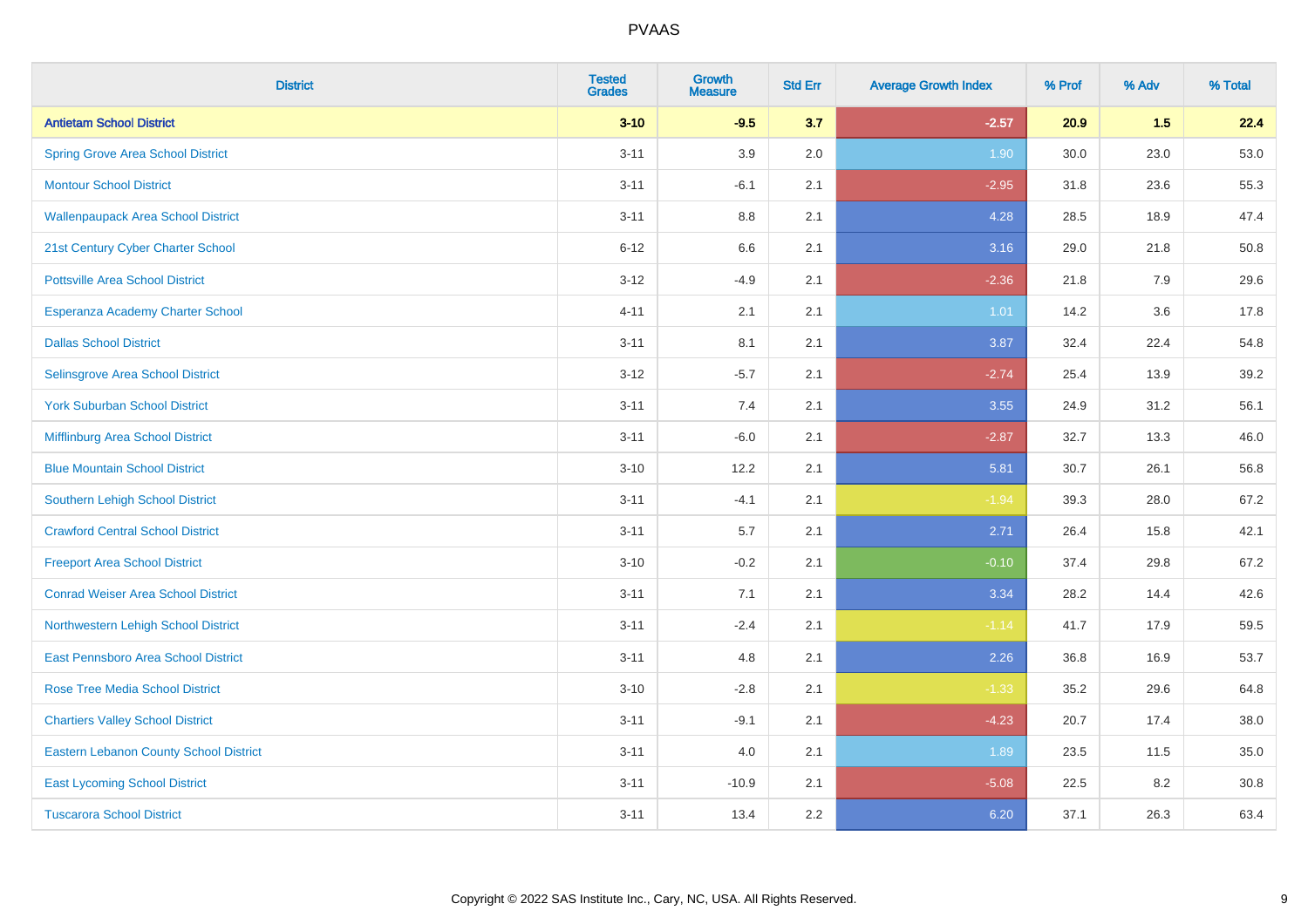| <b>District</b>                               | <b>Tested</b><br><b>Grades</b> | <b>Growth</b><br><b>Measure</b> | <b>Std Err</b> | <b>Average Growth Index</b> | % Prof | % Adv | % Total |
|-----------------------------------------------|--------------------------------|---------------------------------|----------------|-----------------------------|--------|-------|---------|
| <b>Antietam School District</b>               | $3 - 10$                       | $-9.5$                          | 3.7            | $-2.57$                     | 20.9   | 1.5   | 22.4    |
| <b>Donegal School District</b>                | $3 - 12$                       | 5.9                             | 2.2            | 2.72                        | 34.1   | 23.1  | 57.2    |
| <b>Mckeesport Area School District</b>        | $3 - 12$                       | 4.6                             | 2.2            | 2.14                        | 21.1   | 4.4   | 25.5    |
| North Schuylkill School District              | $3 - 11$                       | $-4.7$                          | 2.2            | $-2.16$                     | 20.2   | 11.7  | 31.9    |
| <b>Pittston Area School District</b>          | $3 - 11$                       | $-8.2$                          | 2.2            | $-3.75$                     | 26.7   | 14.8  | 41.5    |
| <b>Ringgold School District</b>               | $3 - 11$                       | 2.9                             | 2.2            | 1.32                        | 23.8   | 13.3  | 37.1    |
| <b>Wallingford-Swarthmore School District</b> | $3 - 10$                       | 5.0                             | 2.2            | 2.25                        | 33.3   | 37.1  | 70.4    |
| <b>New Foundations Charter School</b>         | $3 - 11$                       | $0.6\,$                         | 2.2            | 0.29                        | 22.4   | 4.0   | 26.4    |
| <b>Crestwood School District</b>              | $3 - 11$                       | $-3.4$                          | 2.2            | $-1.52$                     | 33.1   | 21.7  | 54.9    |
| <b>Fort Leboeuf School District</b>           | $3 - 11$                       | 3.5                             | 2.2            | 1.58                        | 32.0   | 16.8  | 48.8    |
| <b>Pottstown School District</b>              | $3-12$                         | 2.0                             | 2.2            | 0.88                        | 19.4   | 6.2   | 25.6    |
| <b>Valley View School District</b>            | $3 - 11$                       | 9.3                             | 2.2            | 4.18                        | 26.6   | 23.1  | 49.7    |
| Saint Marys Area School District              | $3 - 11$                       | 6.0                             | $2.2\,$        | 2.69                        | 35.4   | 18.3  | 53.7    |
| <b>Bucks County Technical High School</b>     | $9 - 10$                       | $-2.9$                          | 2.2            | $-1.29$                     | 27.7   | 10.4  | 38.2    |
| <b>Saucon Valley School District</b>          | $3 - 11$                       | 18.9                            | 2.2            | 8.48                        | 26.0   | 39.6  | 65.6    |
| South Middleton School District               | $3 - 11$                       | 4.4                             | 2.2            | 1.95                        | 31.1   | 16.4  | 47.5    |
| <b>Schuylkill Valley School District</b>      | $3 - 11$                       | $-1.0$                          | 2.2            | $-0.47$                     | 29.8   | 20.2  | 50.0    |
| <b>South Butler County School District</b>    | $3 - 10$                       | 6.3                             | 2.2            | 2.80                        | 37.8   | 19.2  | 57.0    |
| <b>Greensburg Salem School District</b>       | $3 - 11$                       | $-6.9$                          | 2.2            | $-3.06$                     | 30.3   | 13.3  | 43.6    |
| <b>Grove City Area School District</b>        | $3 - 12$                       | $-8.8$                          | 2.3            | $-3.89$                     | 25.6   | 16.4  | 42.0    |
| <b>Northern Lebanon School District</b>       | $3 - 11$                       | $-0.7$                          | 2.3            | $-0.29$                     | 18.8   | 6.8   | 25.6    |
| <b>Bradford Area School District</b>          | $3-12$                         | $-1.8$                          | 2.3            | $-0.79$                     | 31.2   | 16.7  | 47.9    |
| <b>Big Spring School District</b>             | $3 - 11$                       | $-9.8$                          | 2.3            | $-4.32$                     | 23.6   | 12.9  | 36.5    |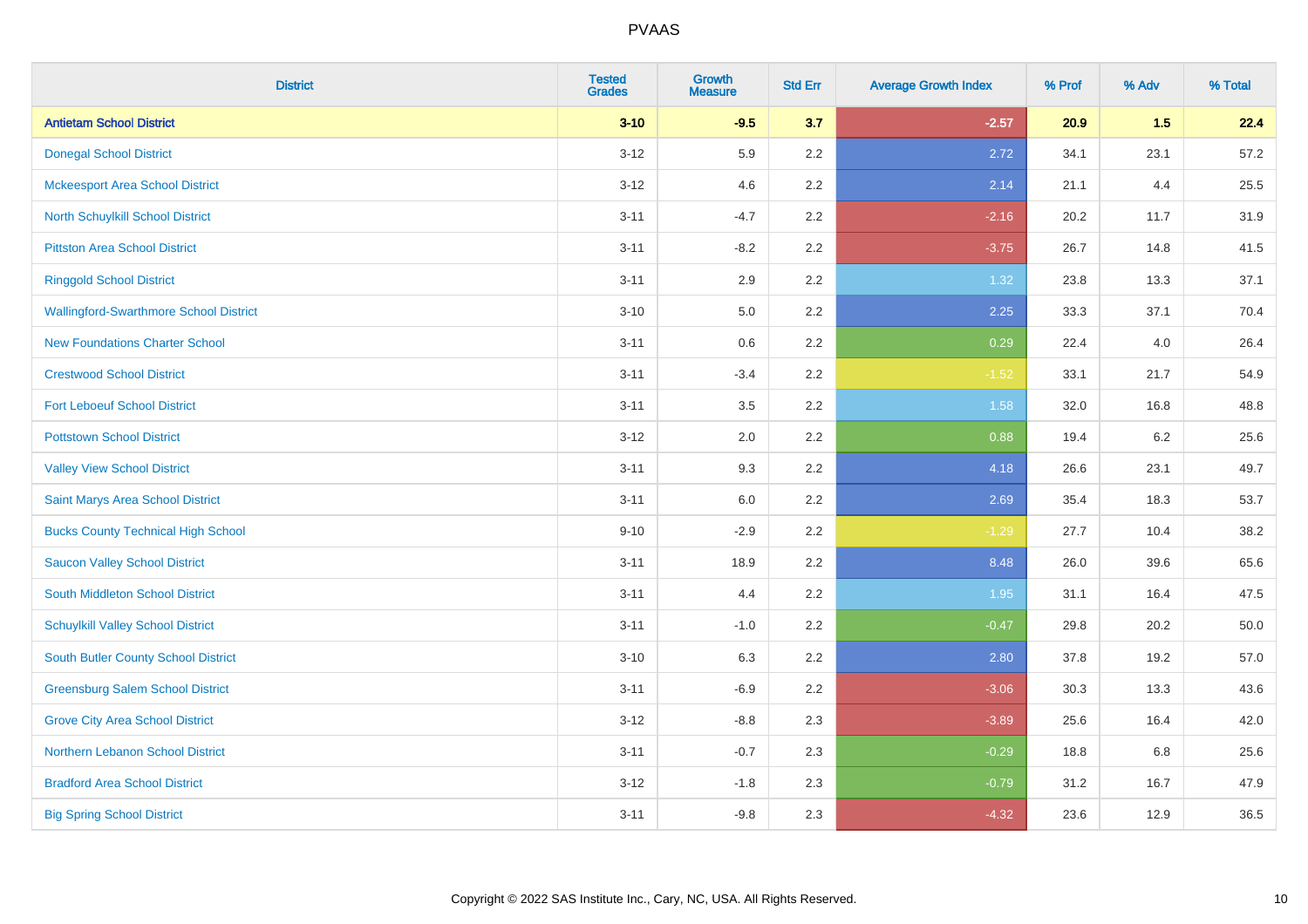| <b>District</b>                             | <b>Tested</b><br><b>Grades</b> | <b>Growth</b><br><b>Measure</b> | <b>Std Err</b> | <b>Average Growth Index</b> | % Prof | % Adv | % Total |
|---------------------------------------------|--------------------------------|---------------------------------|----------------|-----------------------------|--------|-------|---------|
| <b>Antietam School District</b>             | $3 - 10$                       | $-9.5$                          | 3.7            | $-2.57$                     | 20.9   | 1.5   | 22.4    |
| <b>Central Cambria School District</b>      | $3 - 11$                       | $-12.7$                         | 2.3            | $-5.61$                     | 19.4   | 7.4   | 26.9    |
| <b>Corry Area School District</b>           | $3 - 11$                       | $-6.8$                          | 2.3            | $-3.01$                     | 24.0   | 8.8   | 32.8    |
| <b>New Castle Area School District</b>      | $3 - 12$                       | $-13.6$                         | 2.3            | $-5.99$                     | 17.6   | 2.0   | 19.5    |
| <b>Tyrone Area School District</b>          | $3-12$                         | 29.2                            | 2.3            | 12.86                       | 36.6   | 29.1  | 65.7    |
| <b>Mount Pleasant Area School District</b>  | $3 - 11$                       | $-5.4$                          | 2.3            | $-2.37$                     | 33.3   | 8.7   | 42.0    |
| <b>Keystone Oaks School District</b>        | $3 - 11$                       | $-7.2$                          | 2.3            | $-3.14$                     | 30.0   | 11.1  | 41.0    |
| <b>Belle Vernon Area School District</b>    | $3 - 11$                       | 11.1                            | 2.3            | 4.88                        | 31.6   | 25.4  | 57.1    |
| <b>Central Columbia School District</b>     | $3-12$                         | 0.3                             | 2.3            | 0.12                        | 25.4   | 37.6  | 63.0    |
| <b>Eastern York School District</b>         | $3 - 11$                       | $-6.2$                          | 2.3            | $-2.70$                     | 27.8   | 18.5  | 46.4    |
| <b>Laurel Highlands School District</b>     | $3 - 11$                       | $-3.8$                          | 2.3            | $-1.63$                     | 20.9   | 14.6  | 35.4    |
| <b>Marple Newtown School District</b>       | $3 - 11$                       | 20.6                            | 2.3            | 8.95                        | 31.1   | 42.7  | 73.8    |
| <b>West Perry School District</b>           | $3 - 11$                       | 11.0                            | 2.3            | 4.76                        | 26.9   | 20.5  | 47.4    |
| <b>Harbor Creek School District</b>         | $3 - 11$                       | 13.4                            | 2.3            | 5.80                        | 34.5   | 40.7  | 75.2    |
| <b>Albert Gallatin Area School District</b> | $3 - 11$                       | $-1.7$                          | 2.3            | $-0.72$                     | 31.9   | 20.7  | 52.7    |
| <b>Avonworth School District</b>            | $3 - 10$                       | $-6.2$                          | 2.3            | $-2.68$                     | 35.9   | 14.1  | 50.0    |
| Dauphin County Technical School             | $9 - 11$                       | $-3.9$                          | 2.3            | $-1.67$                     | 18.3   | 11.1  | 29.3    |
| <b>Blackhawk School District</b>            | $3 - 11$                       | 2.0                             | 2.3            | 0.87                        | 34.6   | 20.7  | 55.3    |
| <b>Wyoming Valley West School District</b>  | $3 - 11$                       | $-5.5$                          | 2.3            | $-2.38$                     | 22.2   | 9.2   | 31.4    |
| <b>Mount Carmel Area School District</b>    | $3 - 11$                       | $-7.9$                          | 2.3            | $-3.38$                     | 18.2   | 4.4   | 22.6    |
| <b>Highlands School District</b>            | $3 - 11$                       | $-1.3$                          | 2.3            | $-0.55$                     | 32.6   | 10.5  | 43.0    |
| <b>Sharon City School District</b>          | $3 - 11$                       | $-6.5$                          | 2.3            | $-2.79$                     | 13.1   | 5.0   | 18.1    |
| <b>Athens Area School District</b>          | $3 - 11$                       | 2.6                             | 2.3            | 1.11                        | 34.9   | 12.3  | 47.3    |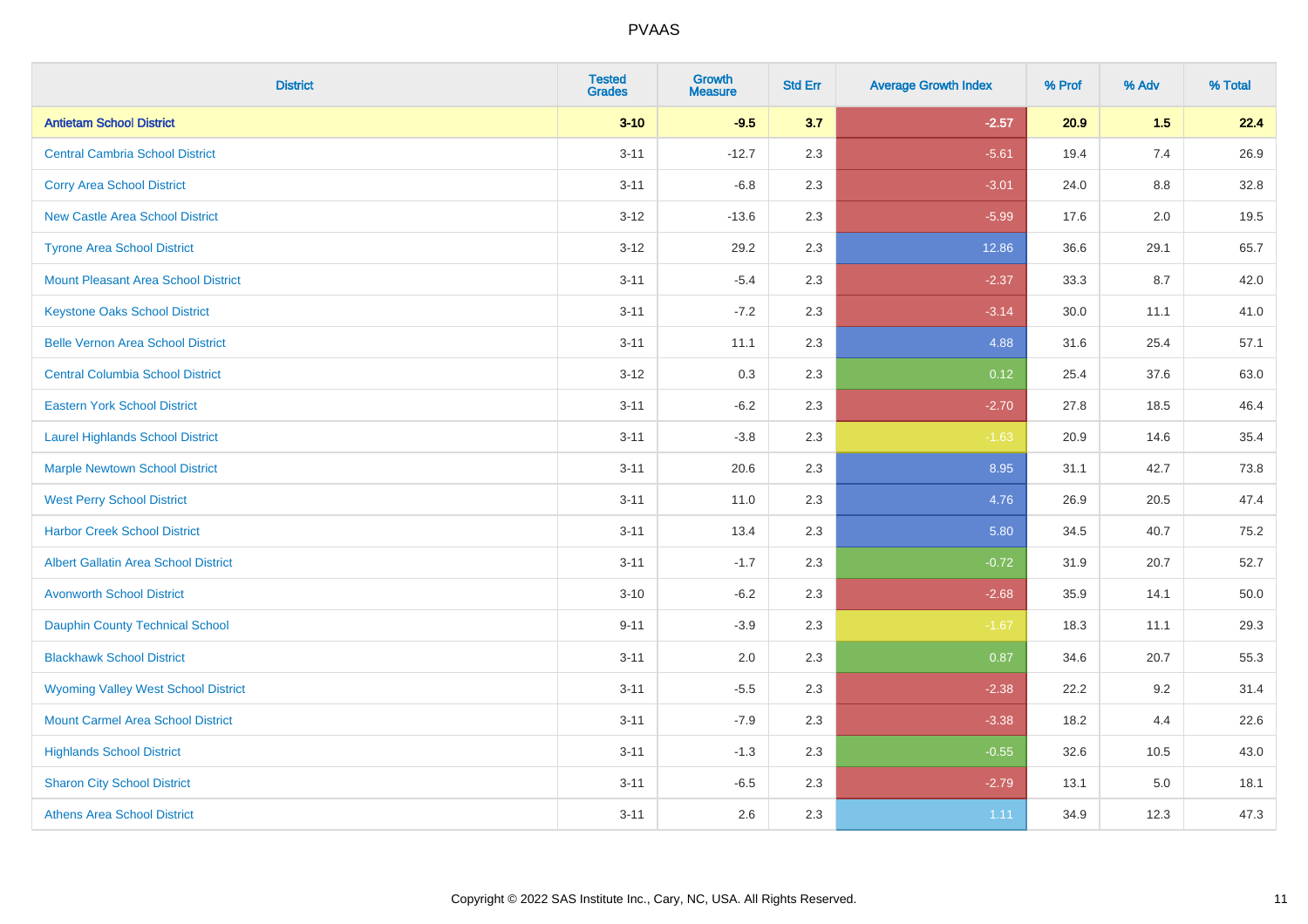| <b>District</b>                          | <b>Tested</b><br><b>Grades</b> | <b>Growth</b><br><b>Measure</b> | <b>Std Err</b> | <b>Average Growth Index</b> | % Prof | % Adv | % Total |
|------------------------------------------|--------------------------------|---------------------------------|----------------|-----------------------------|--------|-------|---------|
| <b>Antietam School District</b>          | $3 - 10$                       | $-9.5$                          | 3.7            | $-2.57$                     | 20.9   | 1.5   | 22.4    |
| <b>Wilson Area School District</b>       | $3 - 11$                       | $-0.3$                          | 2.4            | $-0.12$                     | 35.4   | 14.6  | 50.0    |
| <b>Lehighton Area School District</b>    | $3 - 11$                       | 11.4                            | 2.4            | 4.84                        | 30.5   | 24.9  | 55.3    |
| <b>Plum Borough School District</b>      | $3 - 11$                       | $-9.4$                          | 2.4            | $-3.98$                     | 32.9   | 27.4  | 60.4    |
| <b>Tamaqua Area School District</b>      | $3 - 12$                       | 6.5                             | 2.4            | 2.72                        | 34.3   | 17.5  | 51.8    |
| <b>Lewisburg Area School District</b>    | $3 - 11$                       | 1.7                             | 2.4            | 0.72                        | 35.9   | 35.9  | 71.8    |
| <b>Greater Johnstown School District</b> | $3 - 11$                       | $-3.5$                          | 2.4            | $-1.45$                     | 10.3   | 1.3   | 11.5    |
| <b>Somerset Area School District</b>     | $3 - 11$                       | $-7.6$                          | 2.4            | $-3.17$                     | 21.0   | 14.5  | 35.5    |
| <b>Middletown Area School District</b>   | $3 - 11$                       | $-3.4$                          | 2.4            | $-1.44$                     | 34.3   | 15.2  | 49.4    |
| <b>Bedford Area School District</b>      | $3 - 11$                       | 6.4                             | 2.4            | 2.68                        | 31.0   | 20.6  | 51.6    |
| Hamburg Area School District             | $3 - 11$                       | 0.6                             | 2.4            | 0.25                        | 28.0   | 15.5  | 43.6    |
| <b>City CHS</b>                          | $10 - 11$                      | $-5.6$                          | 2.4            | $-2.34$                     | 15.9   | 1.5   | 17.4    |
| <b>Bermudian Springs School District</b> | $3 - 11$                       | 2.5                             | 2.4            | 1.05                        | 31.8   | 23.5  | 55.3    |
| <b>Wilkes-Barre Area School District</b> | $3 - 11$                       | $-12.4$                         | 2.4            | $-5.18$                     | 14.2   | 3.7   | 17.9    |
| <b>Fairview School District</b>          | $3 - 11$                       | 8.3                             | 2.4            | 3.43                        | 41.9   | 34.9  | 76.7    |
| <b>Penn Hills School District</b>        | $3 - 11$                       | 0.0                             | 2.4            | 0.02                        | 18.4   | 7.1   | 25.6    |
| <b>Penn Cambria School District</b>      | $3 - 11$                       | $-4.5$                          | 2.4            | $-1.86$                     | 27.3   | 15.8  | 43.2    |
| <b>Spring Cove School District</b>       | $3 - 11$                       | 9.1                             | 2.4            | 3.77                        | 31.8   | 25.4  | 57.1    |
| Jim Thorpe Area School District          | $3 - 11$                       | $-10.9$                         | 2.4            | $-4.48$                     | 19.5   | 6.0   | 25.5    |
| <b>Agora Cyber Charter School</b>        | $3 - 11$                       | 14.6                            | 2.4            | 6.03                        | 24.7   | 19.5  | 44.2    |
| <b>General Mclane School District</b>    | $3 - 11$                       | $-10.7$                         | 2.4            | $-4.40$                     | 34.0   | 15.6  | 49.6    |
| <b>Shikellamy School District</b>        | $3 - 10$                       | $-8.3$                          | 2.4            | $-3.42$                     | 20.8   | 18.5  | 39.2    |
| Oil City Area School District            | $3 - 11$                       | 8.6                             | 2.4            | 3.56                        | 29.1   | 13.1  | 42.2    |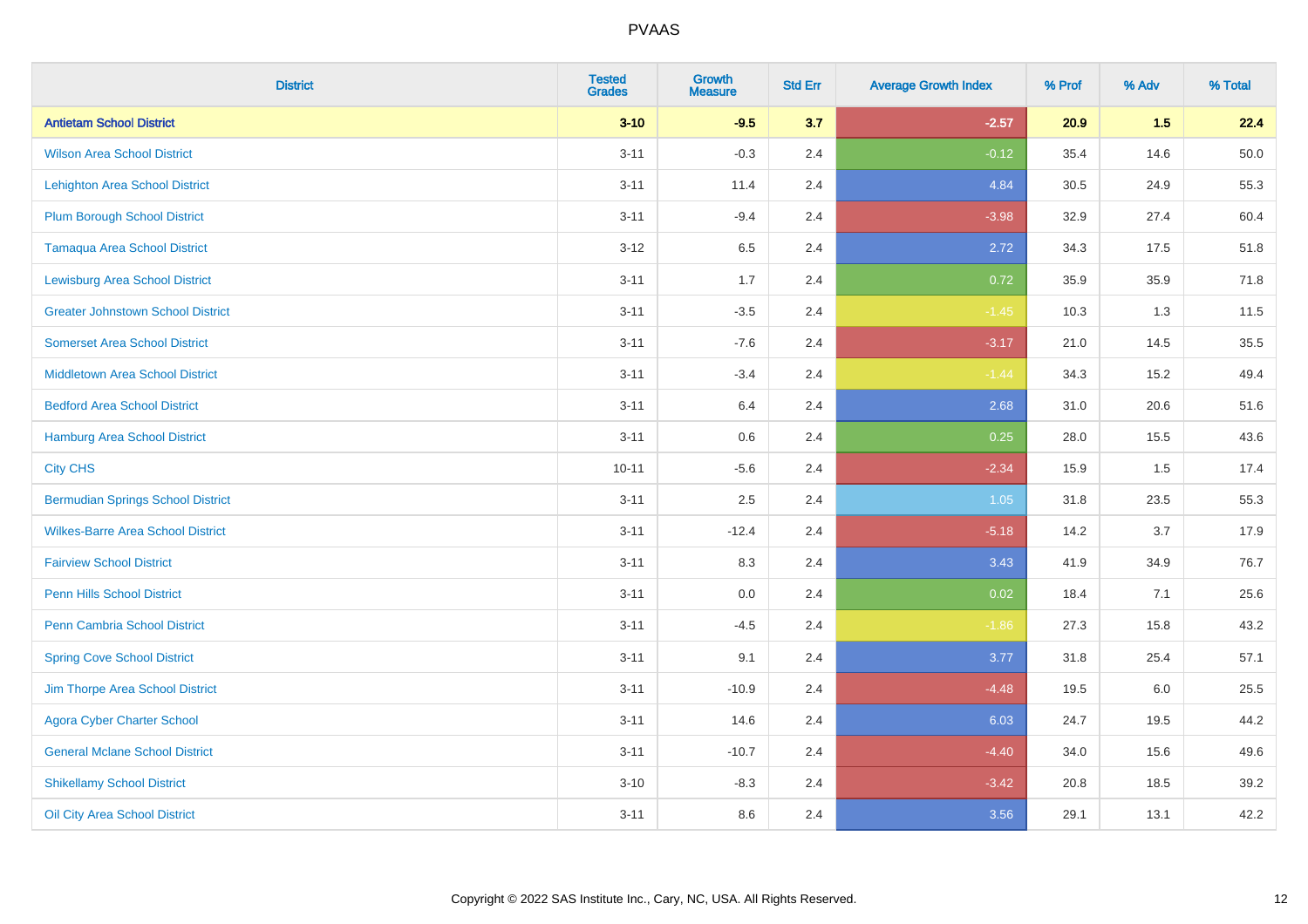| <b>District</b>                                | <b>Tested</b><br><b>Grades</b> | <b>Growth</b><br><b>Measure</b> | <b>Std Err</b> | <b>Average Growth Index</b> | % Prof | % Adv | % Total |
|------------------------------------------------|--------------------------------|---------------------------------|----------------|-----------------------------|--------|-------|---------|
| <b>Antietam School District</b>                | $3 - 10$                       | $-9.5$                          | 3.7            | $-2.57$                     | 20.9   | 1.5   | 22.4    |
| <b>Littlestown Area School District</b>        | $3 - 11$                       | 28.7                            | 2.4            | 11.83                       | 38.4   | 29.3  | 67.7    |
| <b>Berwick Area School District</b>            | $3 - 11$                       | $-6.9$                          | 2.4            | $-2.84$                     | 22.3   | 11.5  | 33.8    |
| <b>Tredyffrin-Easttown School District</b>     | $3 - 10$                       | 8.7                             | 2.4            | 3.57                        | 35.2   | 35.8  | 71.0    |
| <b>Annville-Cleona School District</b>         | $3 - 12$                       | 1.1                             | 2.4            | 0.45                        | 34.8   | 13.6  | 48.5    |
| <b>Oley Valley School District</b>             | $3 - 11$                       | 1.4                             | 2.4            | 0.56                        | 37.4   | 23.9  | 61.4    |
| <b>Shamokin Area School District</b>           | $3 - 11$                       | $-2.6$                          | 2.5            | $-1.06$                     | 19.6   | 9.8   | 29.3    |
| <b>Slippery Rock Area School District</b>      | $3 - 11$                       | $-3.8$                          | 2.5            | $-1.56$                     | 30.8   | 21.9  | 52.7    |
| <b>Elizabeth Forward School District</b>       | $3 - 11$                       | $-5.5$                          | 2.5            | $-2.25$                     | 32.2   | 12.8  | 45.0    |
| <b>Wayne Highlands School District</b>         | $3 - 11$                       | 22.5                            | 2.5            | 9.16                        | 33.8   | 40.4  | 74.2    |
| <b>MaST Community Charter School</b>           | $3 - 10$                       | $-0.9$                          | 2.5            | $-0.34$                     | 25.0   | 21.6  | 46.6    |
| <b>Universal Audenried Charter School</b>      | $9 - 11$                       | $-3.8$                          | 2.5            | $-1.53$                     | 3.0    | 0.5   | 3.5     |
| Lehigh Valley Charter High School For The Arts | $9 - 10$                       | $-11.8$                         | 2.5            | $-4.76$                     | 28.9   | 5.7   | 34.6    |
| <b>Deer Lakes School District</b>              | $3 - 11$                       | $-10.0$                         | 2.5            | $-4.02$                     | 27.7   | 9.9   | 37.6    |
| <b>Quaker Valley School District</b>           | $3 - 11$                       | 12.2                            | 2.5            | 4.90                        | 39.5   | 26.4  | 65.9    |
| <b>Wyoming Area School District</b>            | $3 - 10$                       | $-5.5$                          | 2.5            | $-2.21$                     | 32.0   | 9.6   | 41.6    |
| <b>Scranton School District</b>                | $3 - 12$                       | $-10.1$                         | 2.5            | $-4.04$                     | 20.0   | 7.7   | 27.7    |
| <b>West Mifflin Area School District</b>       | $3 - 12$                       | $-11.9$                         | 2.5            | $-4.77$                     | 15.9   | 4.0   | 19.9    |
| <b>Milton Area School District</b>             | $3 - 11$                       | $-10.1$                         | 2.5            | $-4.04$                     | 23.0   | 11.3  | 34.2    |
| <b>Tech Freire Charter School</b>              | $9 - 11$                       | 0.7                             | 2.5            | 0.27                        | 3.6    | 0.0   | 3.6     |
| <b>Upper Adams School District</b>             | $3 - 11$                       | 0.9                             | 2.5            | 0.37                        | 33.0   | 17.0  | 50.0    |
| <b>Hermitage School District</b>               | $3 - 12$                       | 14.0                            | 2.5            | 5.59                        | 34.0   | 27.0  | 61.0    |
| <b>Titusville Area School District</b>         | $3 - 11$                       | $-5.0$                          | 2.5            | $-1.98$                     | 26.5   | 6.8   | 33.3    |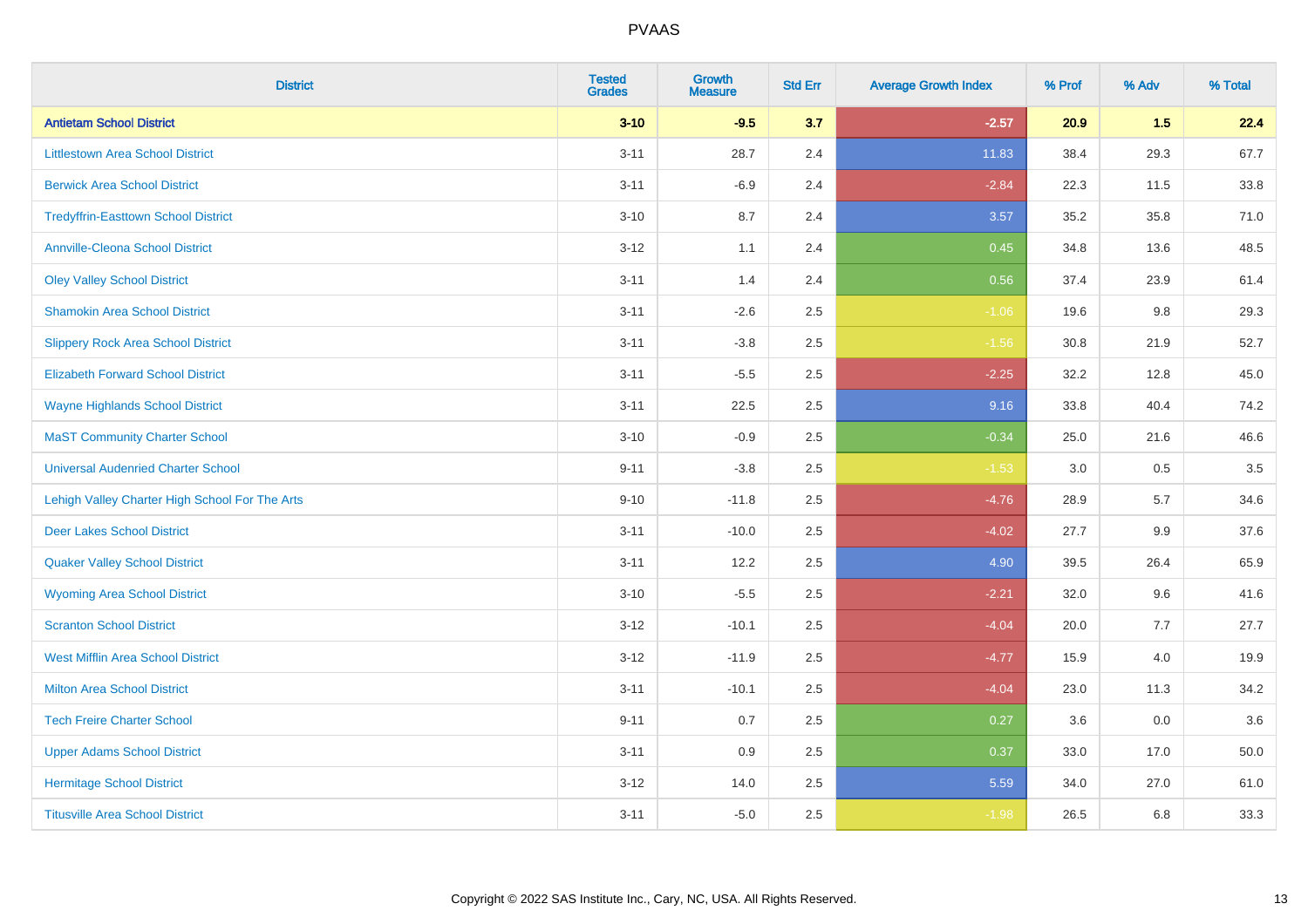| <b>District</b>                                                       | <b>Tested</b><br><b>Grades</b> | <b>Growth</b><br><b>Measure</b> | <b>Std Err</b> | <b>Average Growth Index</b> | % Prof | % Adv | % Total |
|-----------------------------------------------------------------------|--------------------------------|---------------------------------|----------------|-----------------------------|--------|-------|---------|
| <b>Antietam School District</b>                                       | $3 - 10$                       | $-9.5$                          | 3.7            | $-2.57$                     | 20.9   | 1.5   | 22.4    |
| Pen Argyl Area School District                                        | $3 - 12$                       | 12.8                            | 2.5            | 5.10                        | 28.5   | 23.8  | 52.3    |
| Northern Lehigh School District                                       | $3 - 12$                       | 6.1                             | 2.5            | 2.42                        | 21.4   | 18.0  | 39.3    |
| <b>Central Greene School District</b>                                 | $3 - 11$                       | $-0.4$                          | 2.5            | $-0.15$                     | 27.8   | 14.8  | 42.6    |
| <b>Bald Eagle Area School District</b>                                | $3 - 11$                       | 7.6                             | 2.5            | 3.00                        | 31.6   | 15.6  | 47.3    |
| <b>Jersey Shore Area School District</b>                              | $3 - 11$                       | 0.7                             | 2.5            | 0.27                        | 39.3   | 13.6  | 52.9    |
| <b>Forest Hills School District</b>                                   | $3 - 11$                       | 1.8                             | 2.5            | 0.71                        | 28.8   | 10.3  | 39.1    |
| Preparatory Charter School Of Mathematics, Science, Tech, And Careers | $9 - 10$                       | $-5.1$                          | 2.5            | $-2.03$                     | 6.3    | 1.4   | 7.7     |
| Ambridge Area School District                                         | $3 - 12$                       | $-19.4$                         | 2.5            | $-7.64$                     | 23.2   | 5.6   | 28.9    |
| <b>Beaver Area School District</b>                                    | $3 - 10$                       | $-3.0$                          | 2.5            | $-1.16$                     | 25.8   | 27.8  | 53.6    |
| <b>Woodland Hills School District</b>                                 | $3 - 12$                       | $-4.2$                          | 2.5            | $-1.66$                     | 10.1   | 1.4   | 11.5    |
| <b>Innovative Arts Academy Charter School</b>                         | $6 - 11$                       | $-7.2$                          | 2.5            | $-2.83$                     | 2.0    | 0.0   | 2.0     |
| <b>South Park School District</b>                                     | $3 - 11$                       | $-8.8$                          | 2.5            | $-3.46$                     | 28.1   | 17.0  | 45.2    |
| <b>Brandywine Heights Area School District</b>                        | $3 - 11$                       | 5.8                             | 2.6            | 2.27                        | 27.7   | 28.6  | 56.2    |
| <b>Conneaut School District</b>                                       | $3 - 12$                       | $-2.3$                          | 2.6            | $-0.91$                     | 27.4   | 9.7   | 37.1    |
| <b>Midd-West School District</b>                                      | $3 - 11$                       | 3.6                             | 2.6            | 1.42                        | 28.6   | 25.0  | 53.6    |
| Huntingdon Area School District                                       | $3 - 11$                       | 5.8                             | 2.6            | 2.28                        | 27.8   | 17.4  | 45.2    |
| <b>Danville Area School District</b>                                  | $3 - 11$                       | 18.4                            | 2.6            | 7.19                        | 32.0   | 46.1  | 78.1    |
| Perseus House Charter School Of Excellence                            | $6 - 11$                       | $-6.4$                          | 2.6            | $-2.50$                     | 0.9    | 0.0   | 0.9     |
| Northern Tioga School District                                        | $3 - 12$                       | 6.8                             | 2.6            | 2.64                        | 25.0   | 16.9  | 41.9    |
| <b>Girard School District</b>                                         | $3 - 11$                       | $-12.3$                         | 2.6            | $-4.76$                     | 29.7   | 18.9  | 48.6    |
| Philadelphia Electrical & Tech Charter High School                    | $10 - 10$                      | 1.2                             | 2.6            | 0.45                        | 0.9    | 0.0   | 0.9     |
| <b>Central Valley School District</b>                                 | $3 - 10$                       | 4.7                             | 2.6            | 1.83                        | 37.8   | 18.5  | 56.3    |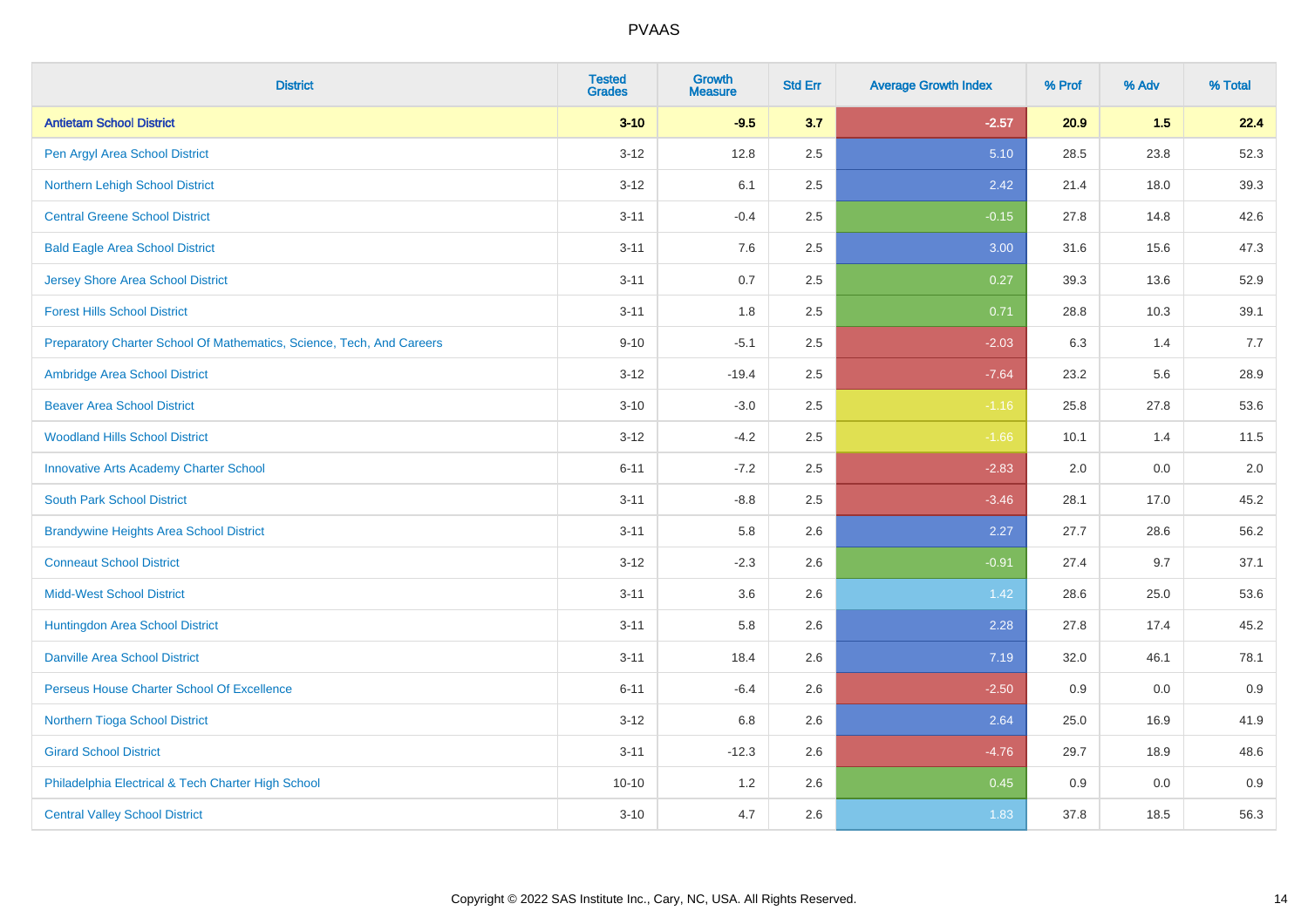| <b>District</b>                                  | <b>Tested</b><br><b>Grades</b> | <b>Growth</b><br><b>Measure</b> | <b>Std Err</b> | <b>Average Growth Index</b> | % Prof | % Adv   | % Total |
|--------------------------------------------------|--------------------------------|---------------------------------|----------------|-----------------------------|--------|---------|---------|
| <b>Antietam School District</b>                  | $3 - 10$                       | $-9.5$                          | 3.7            | $-2.57$                     | 20.9   | 1.5     | 22.4    |
| <b>Susquenita School District</b>                | $3 - 11$                       | $-5.9$                          | 2.6            | $-2.28$                     | 30.6   | 13.9    | 44.4    |
| <b>Collegium Charter School</b>                  | $3 - 10$                       | 21.2                            | 2.6            | 8.18                        | 25.4   | 16.4    | 41.8    |
| <b>Western Wayne School District</b>             | $3 - 11$                       | 3.6                             | 2.6            | 1.39                        | 30.8   | 16.2    | 47.0    |
| <b>Wyomissing Area School District</b>           | $3 - 12$                       | $-2.4$                          | 2.6            | $-0.92$                     | 25.6   | 28.1    | 53.7    |
| <b>Franklin Area School District</b>             | $3 - 11$                       | $-3.7$                          | 2.6            | $-1.43$                     | 30.5   | 5.9     | 36.4    |
| Community Academy Of Philadelphia Charter School | $3 - 11$                       | 0.1                             | 2.6            | 0.06                        | 9.7    | 2.6     | 12.4    |
| <b>Derry Area School District</b>                | $3 - 11$                       | $-11.8$                         | 2.6            | $-4.53$                     | 34.8   | 6.1     | 40.9    |
| <b>Greater Nanticoke Area School District</b>    | $3 - 12$                       | $-6.8$                          | 2.6            | $-2.58$                     | 15.2   | 8.9     | 24.1    |
| <b>Chester-Upland School District</b>            | $3 - 11$                       | $-3.6$                          | 2.6            | $-1.38$                     | 1.6    | 0.0     | 1.6     |
| <b>Hopewell Area School District</b>             | $3 - 11$                       | 0.8                             | 2.6            | 0.31                        | 34.5   | 12.4    | 46.9    |
| <b>Richland School District</b>                  | $3 - 11$                       | $-6.9$                          | 2.6            | $-2.63$                     | 40.1   | 20.9    | 61.0    |
| Penns Valley Area School District                | $3 - 12$                       | 14.1                            | 2.6            | 5.33                        | 29.6   | 23.3    | 52.9    |
| <b>Montoursville Area School District</b>        | $3 - 12$                       | $-8.4$                          | 2.6            | $-3.17$                     | 38.8   | 18.2    | 57.0    |
| <b>Karns City Area School District</b>           | $3 - 11$                       | $-7.2$                          | 2.6            | $-2.71$                     | 26.4   | 20.8    | 47.2    |
| <b>Towanda Area School District</b>              | $3 - 11$                       | $-4.0$                          | 2.6            | $-1.52$                     | 24.8   | $9.9\,$ | 34.8    |
| <b>Neshannock Township School District</b>       | $3 - 10$                       | $-12.5$                         | 2.7            | $-4.73$                     | 29.0   | 13.0    | 42.0    |
| Susquehanna Township School District             | $3 - 12$                       | 3.9                             | 2.7            | 1.45                        | 19.0   | 13.1    | 32.0    |
| Boys Latin Of Philadelphia Charter School        | $6 - 12$                       | $-8.0$                          | 2.7            | $-3.02$                     | 1.4    | 0.0     | 1.4     |
| <b>Riverside School District</b>                 | $3 - 11$                       | $-6.2$                          | 2.7            | $-2.33$                     | 20.8   | 17.0    | 37.7    |
| <b>Palmerton Area School District</b>            | $3 - 11$                       | $-0.9$                          | 2.7            | $-0.34$                     | 34.3   | 14.3    | 48.6    |
| <b>Loyalsock Township School District</b>        | $3 - 12$                       | 26.7                            | 2.7            | 9.92                        | 36.8   | 35.1    | 71.9    |
| Schuylkill Haven Area School District            | $3 - 11$                       | $-5.3$                          | 2.7            | $-1.96$                     | 22.2   | 11.6    | 33.8    |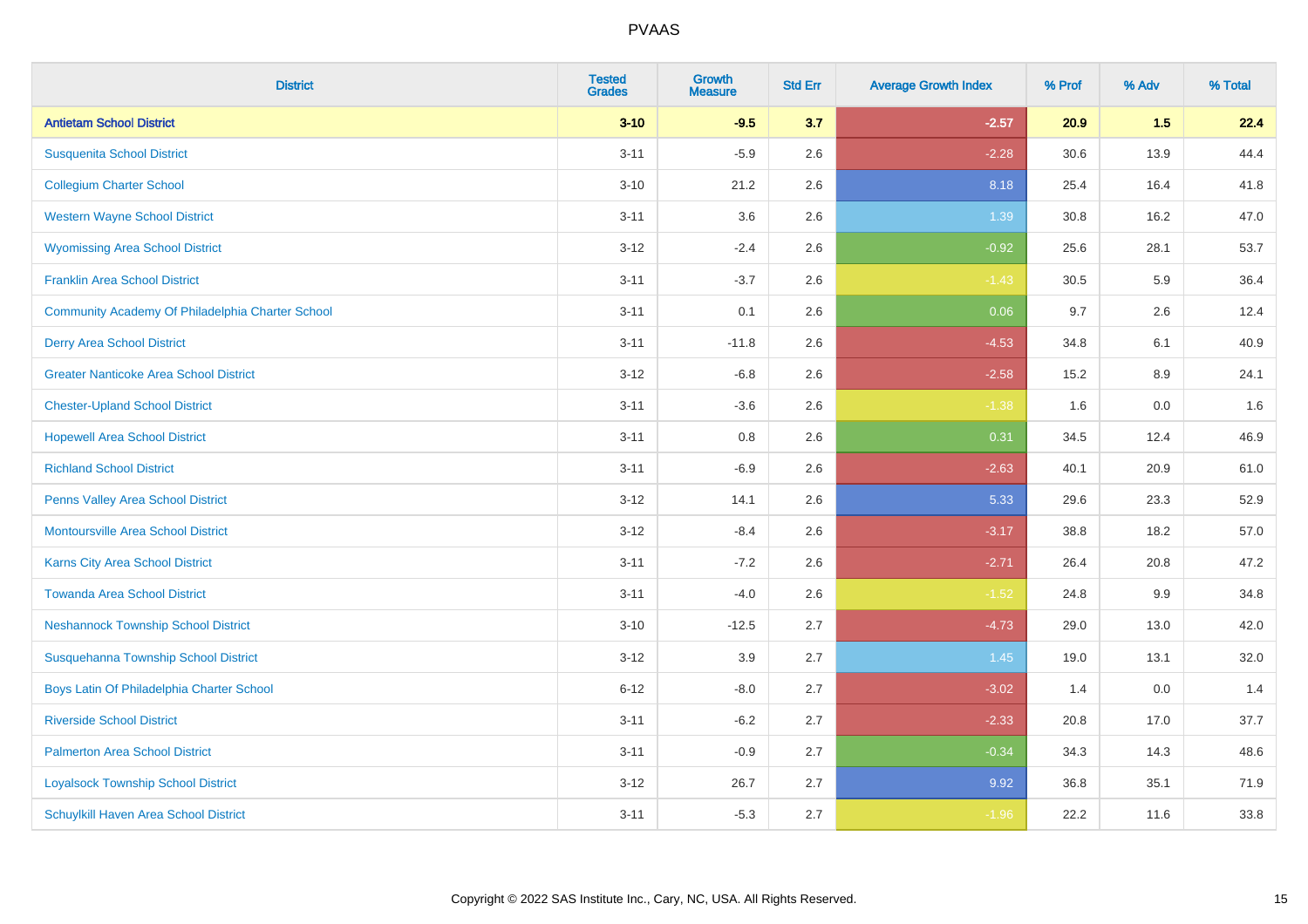| <b>District</b>                                    | <b>Tested</b><br><b>Grades</b> | <b>Growth</b><br><b>Measure</b> | <b>Std Err</b> | <b>Average Growth Index</b> | % Prof | % Adv | % Total |
|----------------------------------------------------|--------------------------------|---------------------------------|----------------|-----------------------------|--------|-------|---------|
| <b>Antietam School District</b>                    | $3 - 10$                       | $-9.5$                          | 3.7            | $-2.57$                     | 20.9   | 1.5   | 22.4    |
| <b>Dunmore School District</b>                     | $3 - 11$                       | $-12.2$                         | 2.7            | $-4.51$                     | 15.0   | 5.3   | 20.4    |
| <b>Riverside Beaver County School District</b>     | $3 - 11$                       | $-5.5$                          | 2.7            | $-2.03$                     | 35.8   | 23.2  | 59.0    |
| <b>Punxsutawney Area School District</b>           | $3 - 11$                       | 15.8                            | 2.7            | 5.83                        | 18.6   | 29.0  | 47.6    |
| <b>Mid Valley School District</b>                  | $3 - 10$                       | $-11.1$                         | 2.7            | $-4.07$                     | 28.3   | 8.1   | 36.4    |
| <b>North East School District</b>                  | $3 - 11$                       | $-5.3$                          | 2.7            | $-1.97$                     | 31.7   | 24.8  | 56.4    |
| <b>Yough School District</b>                       | $3 - 10$                       | $-6.2$                          | 2.7            | $-2.27$                     | 28.9   | 8.8   | 37.7    |
| <b>Warrior Run School District</b>                 | $3 - 11$                       | 10.5                            | 2.7            | 3.86                        | 34.1   | 16.8  | 50.9    |
| Philadelphia Academy Charter School                | $3 - 11$                       | $-14.7$                         | 2.7            | $-5.42$                     | 21.6   | 3.9   | 25.5    |
| <b>West York Area School District</b>              | $3-12$                         | $-9.8$                          | 2.7            | $-3.57$                     | 21.9   | 10.9  | 32.8    |
| <b>Lincoln Park Performing Arts Charter School</b> | $7 - 11$                       | $-14.9$                         | 2.7            | $-5.45$                     | 39.3   | 8.9   | 48.2    |
| <b>Charleroi School District</b>                   | $3 - 11$                       | $-4.3$                          | 2.7            | $-1.55$                     | 22.2   | 15.9  | 38.1    |
| <b>Hanover Public School District</b>              | $3 - 11$                       | $-12.4$                         | 2.7            | $-4.50$                     | 22.7   | 6.2   | 28.9    |
| <b>Wattsburg Area School District</b>              | $3 - 11$                       | 1.0                             | 2.7            | 0.36                        | 20.4   | 12.4  | 32.7    |
| <b>Lakeland School District</b>                    | $3 - 11$                       | 13.3                            | 2.8            | 4.80                        | 22.2   | 21.2  | 43.4    |
| <b>Montrose Area School District</b>               | $3 - 10$                       | 12.3                            | 2.8            | 4.41                        | 37.8   | 28.9  | 66.7    |
| Lake-Lehman School District                        | $3 - 11$                       | 14.9                            | 2.8            | 5.34                        | 25.8   | 22.5  | 48.3    |
| <b>Mohawk Area School District</b>                 | $3 - 11$                       | $-10.5$                         | 2.8            | $-3.75$                     | 35.1   | 10.6  | 45.7    |
| <b>Kutztown Area School District</b>               | $3-12$                         | 9.3                             | 2.8            | 3.34                        | 38.5   | 14.6  | 53.2    |
| <b>Columbia-Montour AVTS</b>                       | $9 - 10$                       | $-7.1$                          | 2.8            | $-2.52$                     | 19.5   | 3.2   | 22.7    |
| <b>Blairsville-Saltsburg School District</b>       | $3 - 11$                       | $-7.5$                          | 2.8            | $-2.67$                     | 20.1   | 8.2   | 28.3    |
| Mastery Charter School - Shoemaker Campus          | $7 - 10$                       | $-2.3$                          | 2.8            | $-0.81$                     | 10.1   | 3.7   | 13.8    |
| <b>Iroquois School District</b>                    | $3 - 11$                       | 13.6                            | 2.8            | 4.83                        | 33.3   | 16.0  | 49.4    |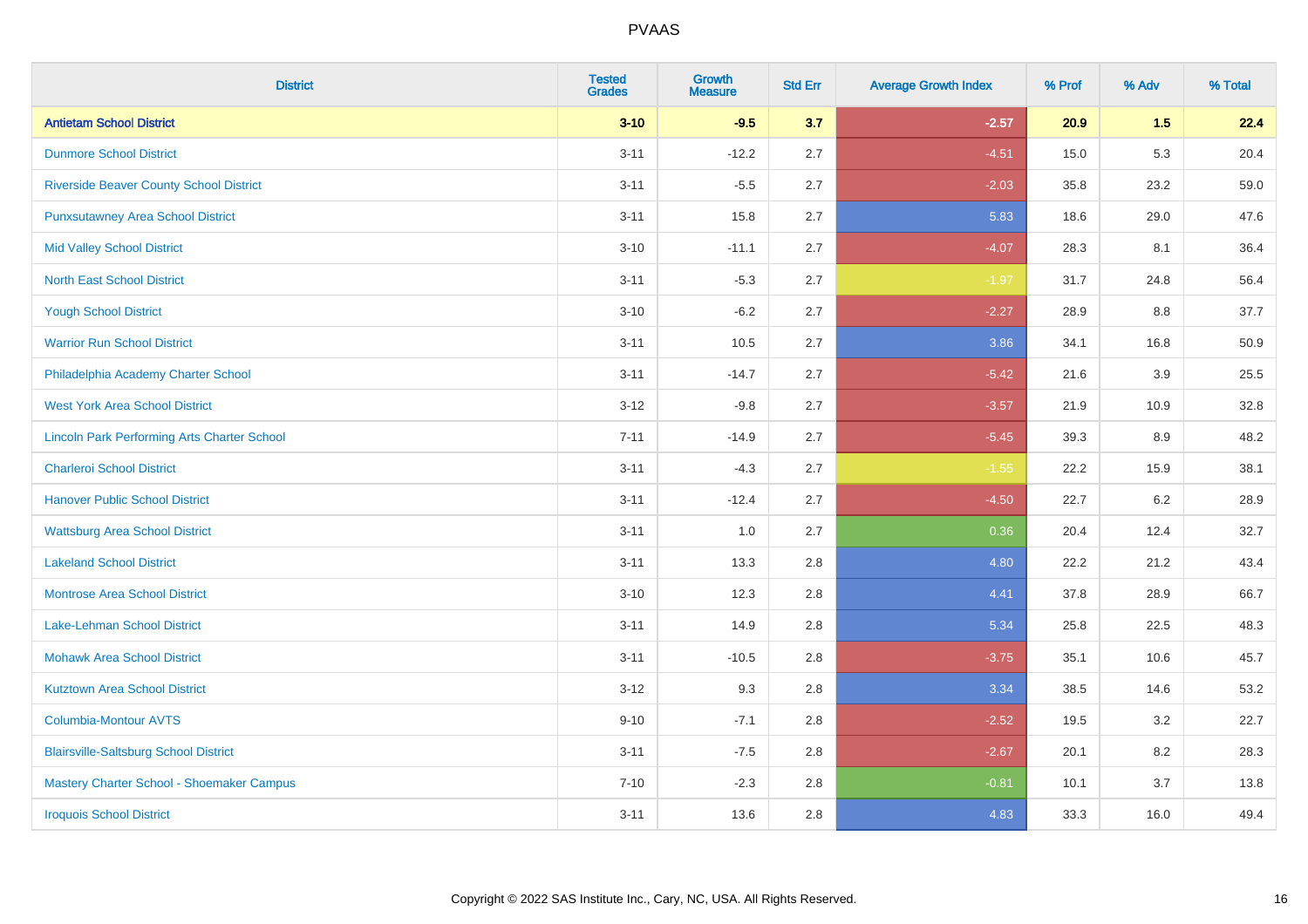| <b>District</b>                              | <b>Tested</b><br><b>Grades</b> | <b>Growth</b><br><b>Measure</b> | <b>Std Err</b> | <b>Average Growth Index</b> | % Prof | % Adv | % Total |
|----------------------------------------------|--------------------------------|---------------------------------|----------------|-----------------------------|--------|-------|---------|
| <b>Antietam School District</b>              | $3 - 10$                       | $-9.5$                          | 3.7            | $-2.57$                     | 20.9   | 1.5   | 22.4    |
| Southern Tioga School District               | $3 - 11$                       | $-0.1$                          | 2.8            | $-0.03$                     | 26.3   | 10.3  | 36.6    |
| Catasauqua Area School District              | $3 - 12$                       | $-7.3$                          | 2.8            | $-2.58$                     | 27.1   | 11.2  | 38.3    |
| <b>Bellwood-Antis School District</b>        | $3 - 10$                       | $3.5\,$                         | 2.8            | 1.24                        | 40.9   | 19.4  | 60.2    |
| <b>Mount Union Area School District</b>      | $3 - 10$                       | $-2.5$                          | 2.8            | $-0.89$                     | 19.8   | 5.8   | 25.6    |
| <b>Westmont Hilltop School District</b>      | $3 - 11$                       | $-1.0$                          | 2.8            | $-0.36$                     | 33.3   | 14.7  | 48.0    |
| <b>Big Beaver Falls Area School District</b> | $3 - 11$                       | $-17.9$                         | 2.8            | $-6.27$                     | 9.4    | 2.8   | 12.2    |
| <b>Elk Lake School District</b>              | $3 - 11$                       | $-6.1$                          | 2.9            | $-2.12$                     | 26.3   | 11.6  | 37.9    |
| <b>Kane Area School District</b>             | $3 - 10$                       | 8.8                             | 2.9            | 3.07                        | 31.4   | 19.8  | 51.2    |
| <b>Marion Center Area School District</b>    | $3 - 10$                       | $0.8\,$                         | 2.9            | 0.27                        | 23.3   | 11.1  | 34.4    |
| <b>Canton Area School District</b>           | $3 - 11$                       | 8.4                             | 2.9            | 2.92                        | 13.8   | 23.0  | 36.8    |
| <b>Palisades School District</b>             | $3 - 11$                       | 7.7                             | 2.9            | 2.66                        | 27.8   | 20.3  | 48.1    |
| <b>Moniteau School District</b>              | $3 - 11$                       | $-11.8$                         | 2.9            | $-4.07$                     | 22.6   | 5.0   | 27.6    |
| <b>Chestnut Ridge School District</b>        | $3-12$                         | 4.0                             | 2.9            | 1.38                        | 33.2   | 11.0  | 44.2    |
| <b>Cambria Heights School District</b>       | $3 - 10$                       | $-6.2$                          | 2.9            | $-2.11$                     | 25.0   | 13.0  | 38.0    |
| <b>Washington School District</b>            | $3 - 11$                       | $-15.9$                         | 2.9            | $-5.44$                     | 12.9   | 1.7   | 14.7    |
| <b>Bristol Borough School District</b>       | $3 - 12$                       | $-5.9$                          | 2.9            | $-2.00$                     | 27.8   | 3.3   | 31.1    |
| New Hope-Solebury School District            | $3 - 11$                       | 28.8                            | 2.9            | 9.77                        | 31.6   | 50.0  | 81.6    |
| <b>Camp Hill School District</b>             | $3 - 12$                       | 20.7                            | 2.9            | 7.00                        | 32.3   | 41.4  | 73.7    |
| <b>Apollo-Ridge School District</b>          | $3 - 12$                       | 9.5                             | 3.0            | 3.23                        | 34.0   | 9.4   | 43.4    |
| <b>Greenville Area School District</b>       | $3 - 11$                       | $-13.2$                         | 3.0            | $-4.45$                     | 32.1   | 4.6   | 36.7    |
| Philipsburg-Osceola Area School District     | $3 - 11$                       | 4.1                             | 3.0            | 1.37                        | 22.5   | 16.2  | 38.8    |
| <b>Mcguffey School District</b>              | $3 - 11$                       | $-12.1$                         | 3.0            | $-4.06$                     | 12.8   | 5.9   | 18.6    |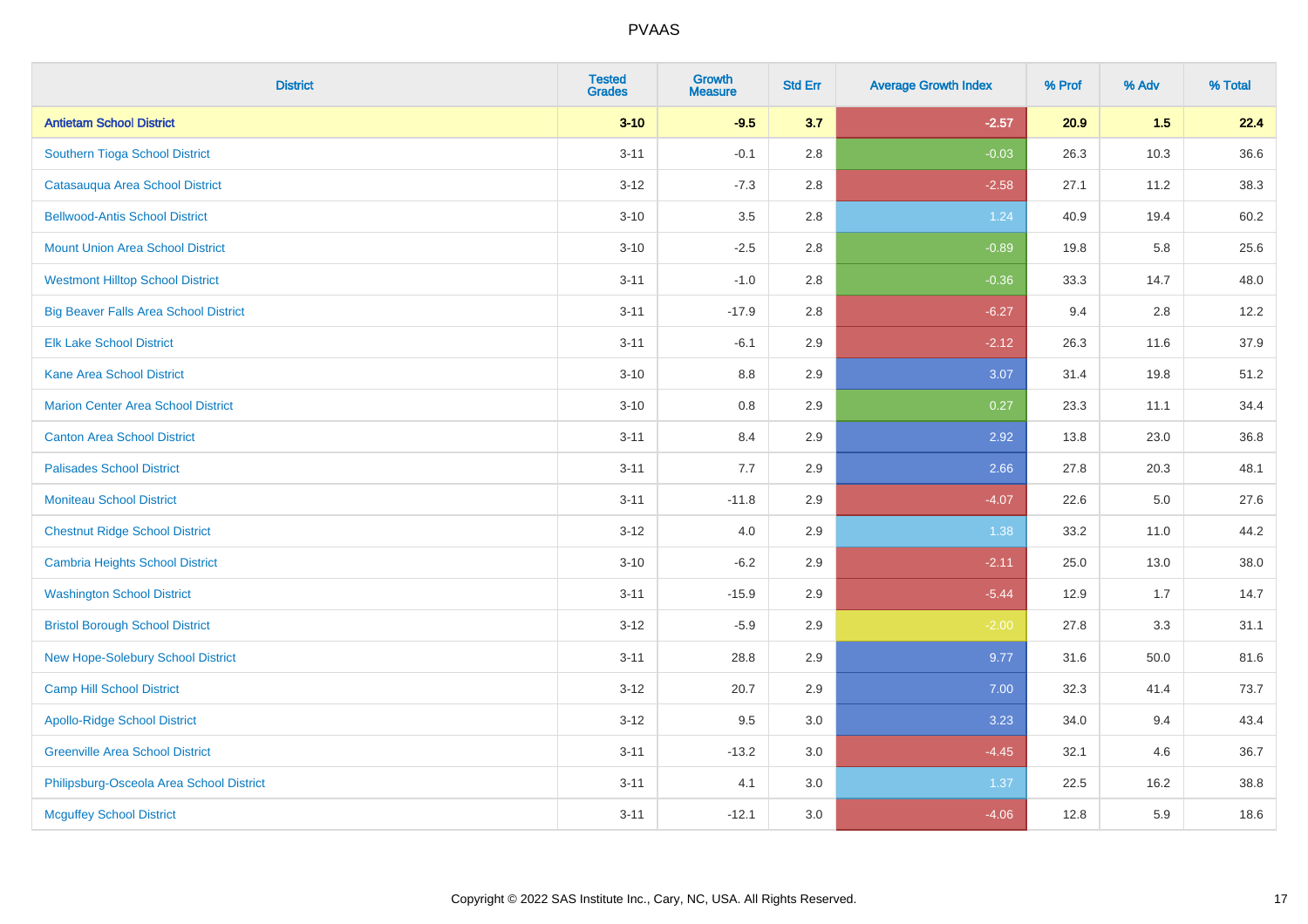| <b>District</b>                                   | <b>Tested</b><br><b>Grades</b> | <b>Growth</b><br><b>Measure</b> | <b>Std Err</b> | <b>Average Growth Index</b> | % Prof | % Adv | % Total |
|---------------------------------------------------|--------------------------------|---------------------------------|----------------|-----------------------------|--------|-------|---------|
| <b>Antietam School District</b>                   | $3 - 10$                       | $-9.5$                          | 3.7            | $-2.57$                     | 20.9   | 1.5   | 22.4    |
| <b>Bentworth School District</b>                  | $3 - 11$                       | 7.0                             | 3.0            | 2.36                        | 26.6   | 17.0  | 43.6    |
| Lehigh Valley Academy Regional Charter School     | $3 - 11$                       | $-5.9$                          | 3.0            | $-1.98$                     | 20.0   | 7.7   | 27.7    |
| Southern Columbia Area School District            | $3 - 11$                       | $-8.5$                          | 3.0            | $-2.83$                     | 30.5   | 12.8  | 43.3    |
| <b>Pine Grove Area School District</b>            | $3 - 11$                       | $-1.1$                          | 3.0            | $-0.36$                     | 29.5   | 14.3  | 43.8    |
| Mastery Charter School - Hardy Williams           | $3 - 11$                       | 6.6                             | 3.0            | 2.21                        | 24.7   | 1.2   | 25.9    |
| <b>Windber Area School District</b>               | $3 - 11$                       | $-11.9$                         | 3.0            | $-3.94$                     | 41.0   | 10.3  | 51.3    |
| <b>Wellsboro Area School District</b>             | $3 - 11$                       | $-6.3$                          | 3.0            | $-2.08$                     | 24.4   | 13.4  | 37.8    |
| <b>MaST Community Charter School II</b>           | $3 - 10$                       | 1.4                             | 3.0            | 0.45                        | 16.1   | 4.6   | 20.7    |
| <b>East Allegheny School District</b>             | $3 - 11$                       | $-6.4$                          | 3.0            | $-2.11$                     | 21.0   | 7.4   | 28.4    |
| <b>Executive Education Academy Charter School</b> | $3 - 10$                       | $-14.6$                         | 3.0            | $-4.81$                     | 8.5    | 1.2   | 9.8     |
| <b>Brentwood Borough School District</b>          | $3 - 11$                       | 1.3                             | 3.0            | 0.44                        | 20.2   | 16.0  | 36.2    |
| <b>Uniontown Area School District</b>             | $3 - 11$                       | $-2.8$                          | 3.1            | $-0.91$                     | 31.7   | 7.3   | 39.0    |
| <b>Carmichaels Area School District</b>           | $3 - 10$                       | $-7.0$                          | 3.1            | $-2.30$                     | 17.8   | 9.6   | 27.4    |
| <b>Freedom Area School District</b>               | $3 - 11$                       | $-6.3$                          | 3.1            | $-2.04$                     | 22.9   | 8.4   | 31.3    |
| <b>Springfield Township School District</b>       | $3 - 11$                       | $-3.9$                          | 3.1            | $-1.27$                     | 37.2   | 30.8  | 68.1    |
| <b>Southmoreland School District</b>              | $3 - 11$                       | $-12.5$                         | 3.1            | $-4.04$                     | 33.3   | 15.5  | 48.8    |
| <b>Avon Grove Charter School</b>                  | $3 - 11$                       | 9.8                             | 3.1            | 3.18                        | 32.4   | 26.0  | 58.4    |
| <b>Mercer Area School District</b>                | $3 - 11$                       | 2.2                             | 3.1            | 0.70                        | 24.4   | 11.8  | 36.2    |
| Maritime Academy Charter School                   | $3 - 10$                       | 13.2                            | 3.1            | 4.29                        | 24.0   | 1.3   | 25.3    |
| <b>KIPP Dubois Charter School</b>                 | $9 - 10$                       | $-3.0$                          | 3.1            | $-0.95$                     | 10.0   | 0.0   | 10.0    |
| <b>Everett Area School District</b>               | $3 - 11$                       | $-1.1$                          | 3.1            | $-0.34$                     | 34.2   | 13.2  | 47.4    |
| South Williamsport Area School District           | $3 - 10$                       | 0.9                             | 3.1            | 0.31                        | 38.4   | 11.6  | 50.0    |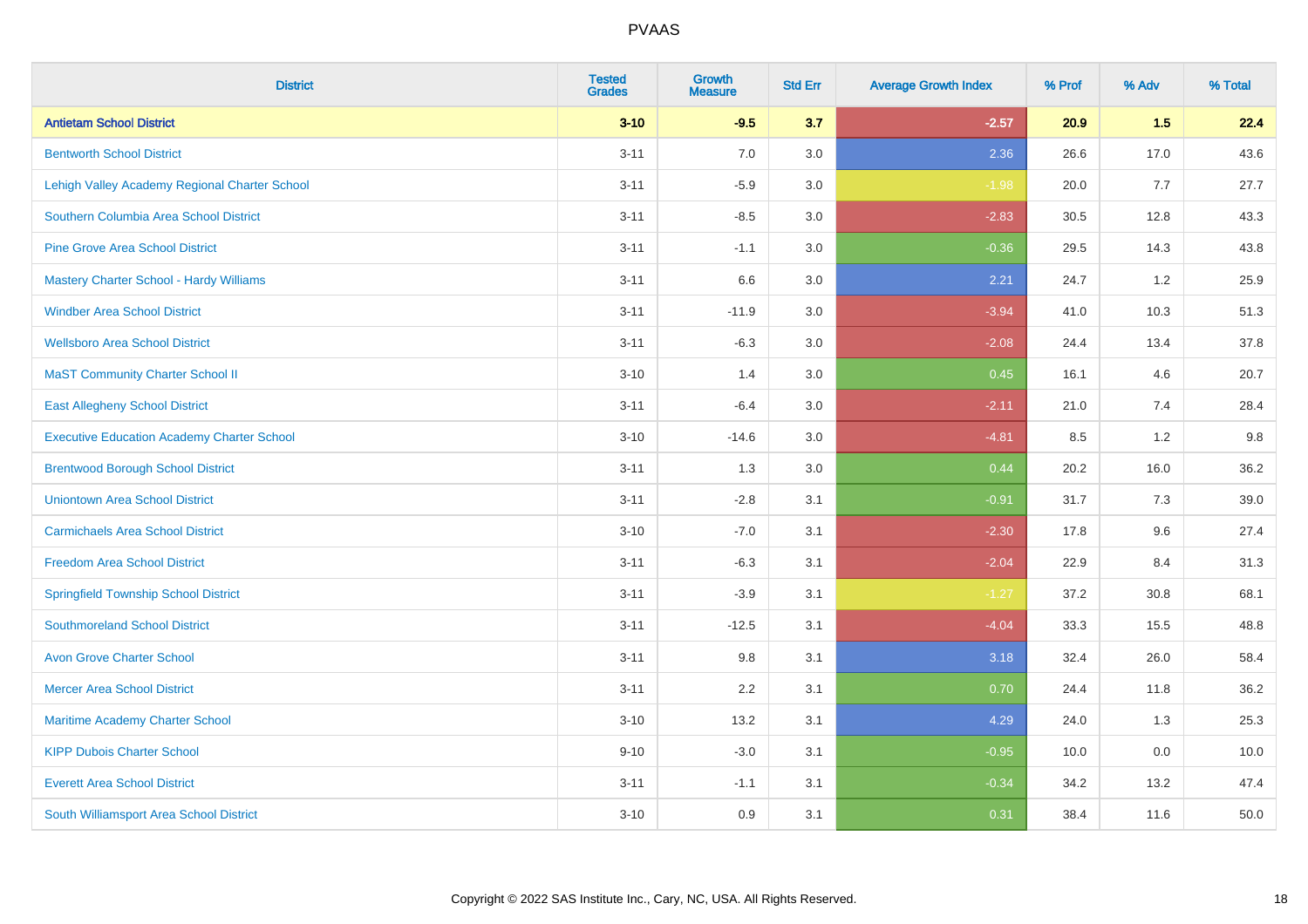| <b>District</b>                                 | <b>Tested</b><br><b>Grades</b> | <b>Growth</b><br><b>Measure</b> | <b>Std Err</b> | <b>Average Growth Index</b> | % Prof | % Adv | % Total |
|-------------------------------------------------|--------------------------------|---------------------------------|----------------|-----------------------------|--------|-------|---------|
| <b>Antietam School District</b>                 | $3 - 10$                       | $-9.5$                          | 3.7            | $-2.57$                     | 20.9   | 1.5   | 22.4    |
| <b>Redbank Valley School District</b>           | $3 - 11$                       | $-7.5$                          | 3.1            | $-2.41$                     | 12.4   | 10.6  | 23.1    |
| <b>Cranberry Area School District</b>           | $3 - 12$                       | $-0.9$                          | 3.1            | $-0.29$                     | 25.5   | 9.7   | 35.2    |
| <b>Fort Cherry School District</b>              | $3 - 10$                       | $-0.7$                          | 3.1            | $-0.21$                     | 30.6   | 14.1  | 44.7    |
| <b>Laurel School District</b>                   | $3 - 11$                       | 13.0                            | 3.1            | 4.19                        | 30.3   | 15.7  | 46.1    |
| <b>Brookville Area School District</b>          | $3 - 11$                       | 6.8                             | 3.1            | 2.19                        | 46.1   | 14.6  | 60.7    |
| <b>Old Forge School District</b>                | $3 - 12$                       | $-11.3$                         | 3.1            | $-3.62$                     | 28.6   | 13.2  | 41.8    |
| <b>Ellwood City Area School District</b>        | $3 - 11$                       | $-12.5$                         | 3.1            | $-4.00$                     | 26.7   | 8.7   | 35.4    |
| Renaissance Academy Charter School              | $3 - 11$                       | $-5.6$                          | 3.1            | $-1.79$                     | 28.4   | 18.5  | 46.9    |
| <b>Pequea Valley School District</b>            | $3 - 11$                       | 18.0                            | 3.1            | 5.74                        | 29.2   | 37.5  | 66.7    |
| South Allegheny School District                 | $3 - 11$                       | $-0.9$                          | 3.1            | $-0.30$                     | 23.8   | 2.5   | 26.2    |
| <b>Ligonier Valley School District</b>          | $3 - 11$                       | $-10.8$                         | 3.1            | $-3.43$                     | 34.1   | 5.8   | 39.9    |
| Jefferson County-Dubois AVTS                    | $9 - 11$                       | $-11.7$                         | 3.1            | $-3.72$                     | 17.6   | 2.8   | 20.4    |
| <b>Mahanoy Area School District</b>             | $3 - 10$                       | $-3.4$                          | 3.1            | $-1.07$                     | 21.4   | 8.6   | 30.0    |
| South Side Area School District                 | $3 - 11$                       | $-0.6$                          | 3.1            | $-0.19$                     | 24.0   | 28.0  | 52.0    |
| <b>Carlynton School District</b>                | $3 - 11$                       | $-2.0$                          | 3.2            | $-0.62$                     | 27.9   | 5.2   | 33.1    |
| <b>Montgomery Area School District</b>          | $3 - 11$                       | $-5.8$                          | 3.2            | $-1.83$                     | 25.0   | 11.5  | 36.5    |
| <b>Central Fulton School District</b>           | $3 - 11$                       | $-13.3$                         | 3.2            | $-4.20$                     | 18.1   | 9.7   | 27.8    |
| <b>Carbondale Area School District</b>          | $3 - 10$                       | $-2.8$                          | 3.2            | $-0.87$                     | 27.5   | 2.9   | 30.4    |
| <b>Sayre Area School District</b>               | $3 - 11$                       | 5.8                             | 3.2            | 1.81                        | 30.3   | 21.0  | 51.3    |
| <b>Eastern Lancaster County School District</b> | $3 - 12$                       | 2.9                             | 3.2            | 0.91                        | 35.2   | 36.4  | 71.6    |
| <b>Carbon Career &amp; Technical Institute</b>  | $9 - 11$                       | $-9.3$                          | 3.2            | $-2.92$                     | 19.6   | 2.2   | 21.7    |
| Octorara Area School District                   | $3 - 11$                       | $-7.5$                          | 3.2            | $-2.35$                     | 26.1   | 17.0  | 43.2    |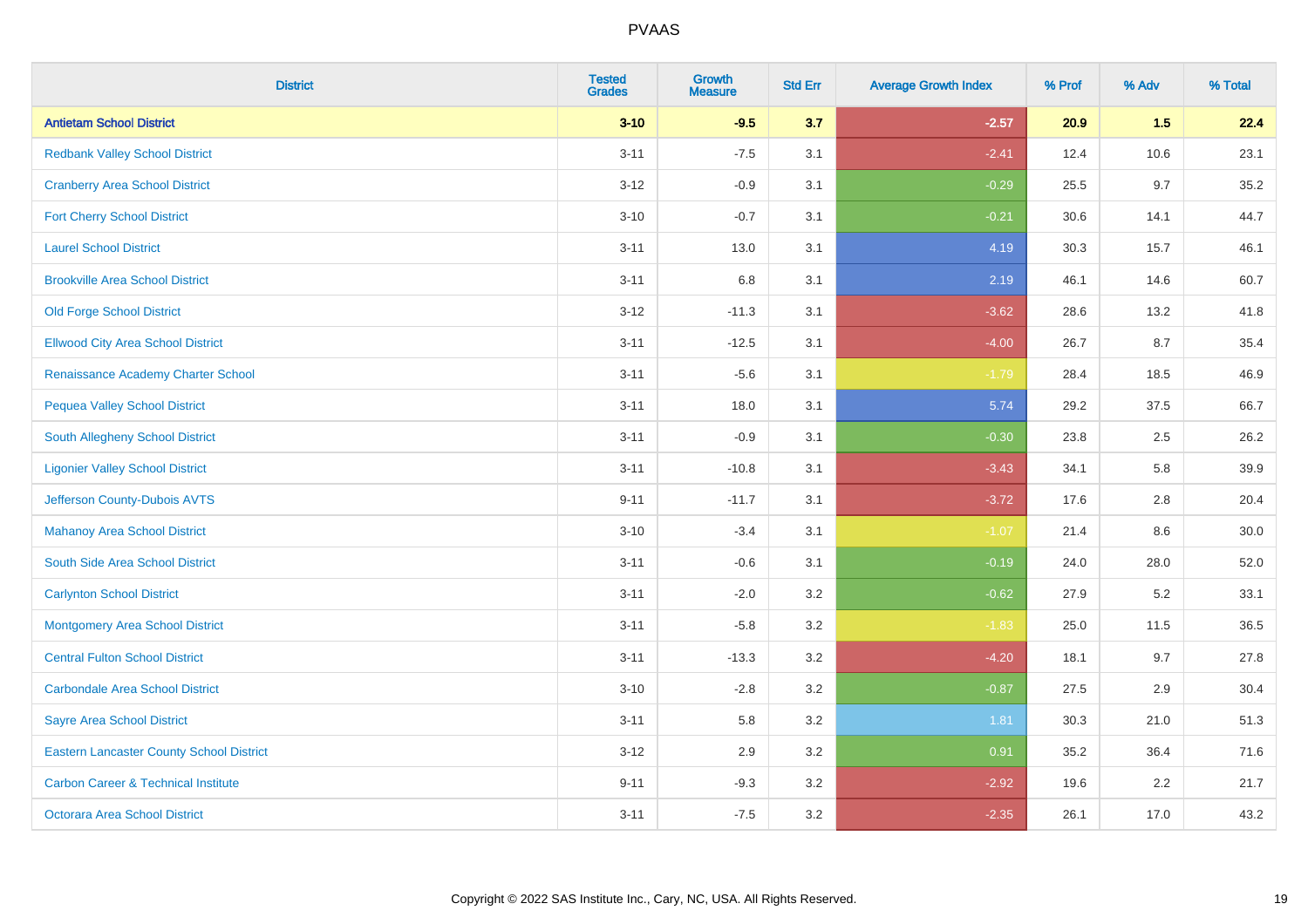| <b>District</b>                                        | <b>Tested</b><br><b>Grades</b> | <b>Growth</b><br><b>Measure</b> | <b>Std Err</b> | <b>Average Growth Index</b> | % Prof | % Adv | % Total |
|--------------------------------------------------------|--------------------------------|---------------------------------|----------------|-----------------------------|--------|-------|---------|
| <b>Antietam School District</b>                        | $3 - 10$                       | $-9.5$                          | 3.7            | $-2.57$                     | 20.9   | 1.5   | 22.4    |
| <b>Wyalusing Area School District</b>                  | $3 - 12$                       | 5.7                             | 3.2            | 1.78                        | 38.6   | 12.9  | 51.4    |
| <b>Steelton-Highspire School District</b>              | $3 - 11$                       | $-5.3$                          | 3.2            | $-1.65$                     | 13.9   | 0.0   | 13.9    |
| Shenango Area School District                          | $3 - 11$                       | 1.7                             | 3.2            | 0.52                        | 41.4   | 13.8  | 55.3    |
| <b>Troy Area School District</b>                       | $3 - 10$                       | $-4.7$                          | 3.2            | $-1.46$                     | 22.8   | 16.5  | 39.2    |
| Juniata Valley School District                         | $3 - 11$                       | 1.6                             | 3.2            | 0.51                        | 23.1   | 9.4   | 32.5    |
| <b>New Brighton Area School District</b>               | $3 - 11$                       | $-2.1$                          | 3.2            | $-0.65$                     | 31.5   | 11.1  | 42.6    |
| New Kensington-Arnold School District                  | $3 - 11$                       | $-5.8$                          | 3.2            | $-1.80$                     | 10.8   | 1.2   | 12.0    |
| <b>Northwestern School District</b>                    | $3 - 11$                       | $-14.6$                         | 3.2            | $-4.51$                     | 32.5   | 13.7  | 46.2    |
| <b>Burgettstown Area School District</b>               | $3 - 11$                       | $-11.2$                         | 3.2            | $-3.46$                     | 16.0   | 2.7   | 18.7    |
| <b>Panther Valley School District</b>                  | $3 - 12$                       | $-13.3$                         | 3.2            | $-4.10$                     | 31.5   | 4.1   | 35.6    |
| Meyersdale Area School District                        | $3 - 11$                       | $-16.1$                         | 3.3            | $-4.94$                     | 20.3   | 5.8   | 26.1    |
| <b>Muncy School District</b>                           | $3 - 11$                       | 6.9                             | 3.3            | 2.12                        | 37.6   | 18.8  | 56.4    |
| <b>Newport School District</b>                         | $3 - 12$                       | 3.8                             | 3.3            | 1.17                        | 38.8   | 10.4  | 49.2    |
| <b>West Branch Area School District</b>                | $3 - 11$                       | 17.0                            | 3.3            | 5.20                        | 47.1   | 19.1  | 66.2    |
| Northern Bedford County School District                | $3 - 11$                       | $-2.3$                          | 3.3            | $-0.69$                     | 26.2   | 16.9  | 43.1    |
| Lackawanna Trail School District                       | $3 - 10$                       | $-11.0$                         | 3.3            | $-3.35$                     | 13.1   | 18.0  | 31.2    |
| Northwest Area School District                         | $3 - 10$                       | $-3.2$                          | 3.3            | $-0.97$                     | 30.4   | 13.0  | 43.5    |
| <b>Westinghouse Arts Academy Charter School</b>        | $9 - 10$                       | $-6.0$                          | 3.3            | $-1.81$                     | 20.2   | 8.9   | 29.1    |
| Propel Charter School - Braddock Hills                 | $3 - 11$                       | $-2.1$                          | 3.3            | $-0.63$                     | 4.8    | 3.2   | 8.1     |
| Wilmington Area School District                        | $3 - 11$                       | 11.1                            | 3.3            | 3.37                        | 29.8   | 26.2  | 56.0    |
| <b>North Star School District</b>                      | $3 - 11$                       | 1.1                             | 3.3            | 0.34                        | 26.2   | 20.0  | 46.2    |
| <b>Chester Charter Scholars Academy Charter School</b> | $3 - 12$                       | $-6.2$                          | 3.3            | $-1.88$                     | 2.2    | 0.0   | 2.2     |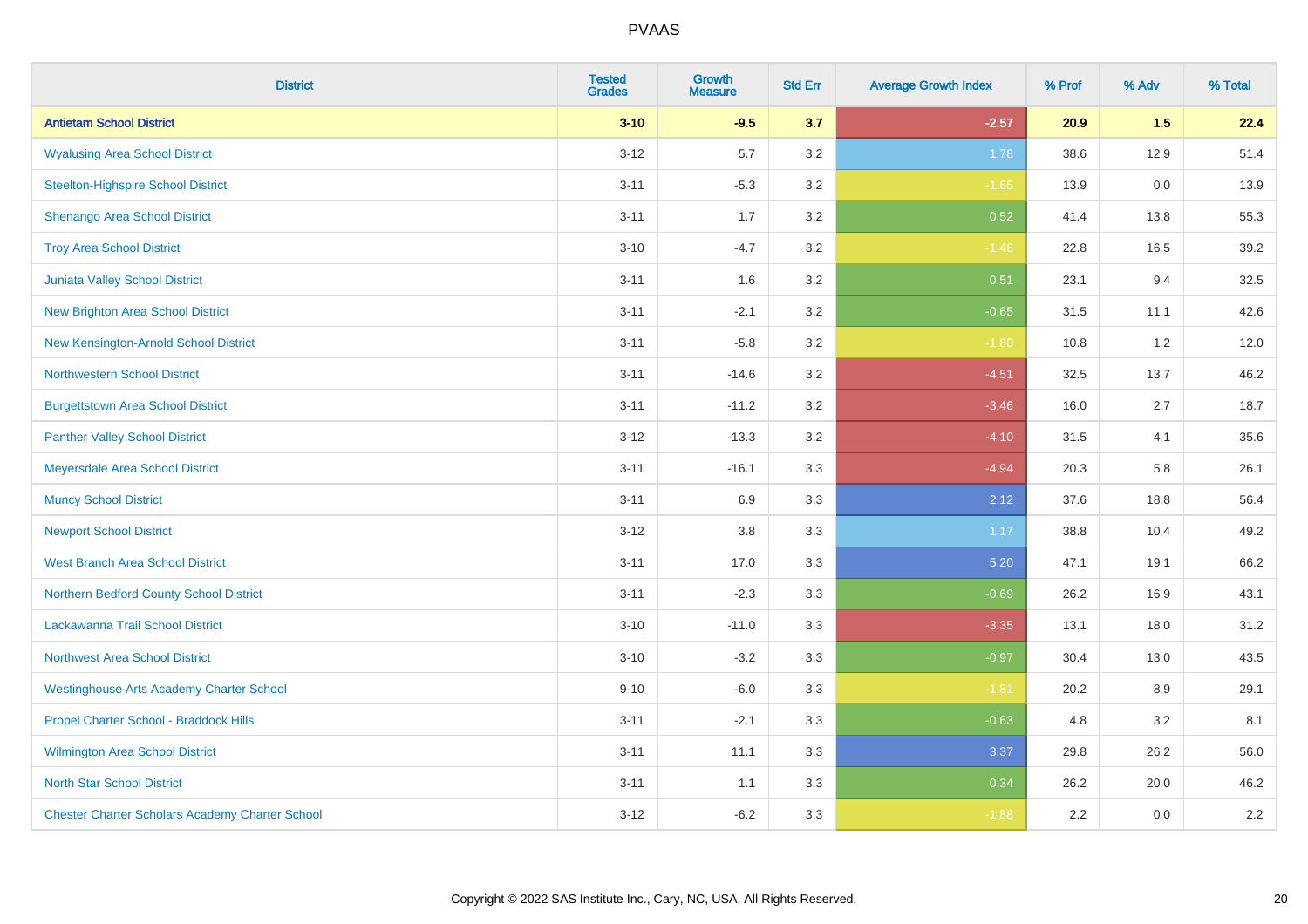| <b>District</b>                               | <b>Tested</b><br><b>Grades</b> | <b>Growth</b><br><b>Measure</b> | <b>Std Err</b> | <b>Average Growth Index</b> | % Prof | % Adv   | % Total |
|-----------------------------------------------|--------------------------------|---------------------------------|----------------|-----------------------------|--------|---------|---------|
| <b>Antietam School District</b>               | $3 - 10$                       | $-9.5$                          | 3.7            | $-2.57$                     | 20.9   | 1.5     | 22.4    |
| <b>Burrell School District</b>                | $3 - 11$                       | $-1.5$                          | 3.3            | $-0.44$                     | 27.8   | 17.7    | 45.6    |
| <b>Tacony Academy Charter School</b>          | $3 - 11$                       | $-12.9$                         | 3.3            | $-3.90$                     | 8.6    | 1.4     | 10.0    |
| <b>Tussey Mountain School District</b>        | $3 - 12$                       | $-13.0$                         | 3.3            | $-3.93$                     | 11.1   | 3.2     | 14.3    |
| <b>Portage Area School District</b>           | $3 - 10$                       | $-0.5$                          | 3.3            | $-0.14$                     | 27.0   | 20.6    | 47.6    |
| <b>Purchase Line School District</b>          | $3 - 12$                       | 4.3                             | 3.3            | 1.30                        | 32.3   | 9.0     | 41.4    |
| <b>United School District</b>                 | $3 - 11$                       | 6.3                             | 3.3            | 1.89                        | 38.8   | 16.3    | 55.0    |
| <b>Union City Area School District</b>        | $3 - 12$                       | $-8.7$                          | 3.3            | $-2.59$                     | 29.7   | 10.9    | 40.6    |
| <b>Steel Valley School District</b>           | $3 - 11$                       | 11.1                            | 3.3            | 3.33                        | 34.8   | 10.1    | 44.9    |
| Pennsylvania Virtual Charter School           | $3 - 11$                       | 4.4                             | 3.4            | 1.31                        | 29.8   | 21.2    | 51.0    |
| Jeannette City School District                | $3 - 11$                       | $-0.7$                          | 3.4            | $-0.20$                     | 26.8   | 4.1     | 30.9    |
| Northern Cambria School District              | $3 - 11$                       | $-0.3$                          | 3.4            | $-0.09$                     | 26.5   | 1.2     | 27.7    |
| <b>Mountain View School District</b>          | $3 - 11$                       | 24.2                            | 3.4            | 7.20                        | 45.8   | 37.3    | 83.0    |
| Southern Huntingdon County School District    | $3 - 11$                       | $-5.9$                          | 3.4            | $-1.76$                     | 32.8   | 4.9     | 37.7    |
| <b>Minersville Area School District</b>       | $3 - 11$                       | $-2.9$                          | 3.4            | $-0.86$                     | 27.4   | 9.7     | 37.1    |
| Pennsylvania Distance Learning Charter School | $3 - 12$                       | 6.8                             | 3.4            | 1.99                        | 19.8   | 6.2     | 25.9    |
| <b>Multicultural Academy Charter School</b>   | $9 - 11$                       | 6.0                             | 3.4            | 1.77                        | 12.3   | $0.0\,$ | 12.3    |
| Millersburg Area School District              | $3 - 11$                       | $-6.6$                          | 3.4            | $-1.92$                     | 24.1   | 10.3    | 34.5    |
| <b>Belmont Charter School</b>                 | $3 - 10$                       | 2.2                             | 3.4            | 0.64                        | 5.3    | 1.8     | 7.0     |
| <b>Coudersport Area School District</b>       | $3 - 11$                       | 14.8                            | 3.4            | 4.33                        | 34.7   | 28.0    | 62.7    |
| <b>Frazier School District</b>                | $3 - 11$                       | $-18.9$                         | 3.4            | $-5.49$                     | 18.3   | 1.4     | 19.7    |
| <b>Bloomsburg Area School District</b>        | $3 - 10$                       | 4.3                             | 3.4            | 1.26                        | 36.5   | 20.6    | 57.1    |
| <b>Northgate School District</b>              | $3 - 11$                       | $-3.0$                          | 3.4            | $-0.85$                     | 35.6   | 6.8     | 42.4    |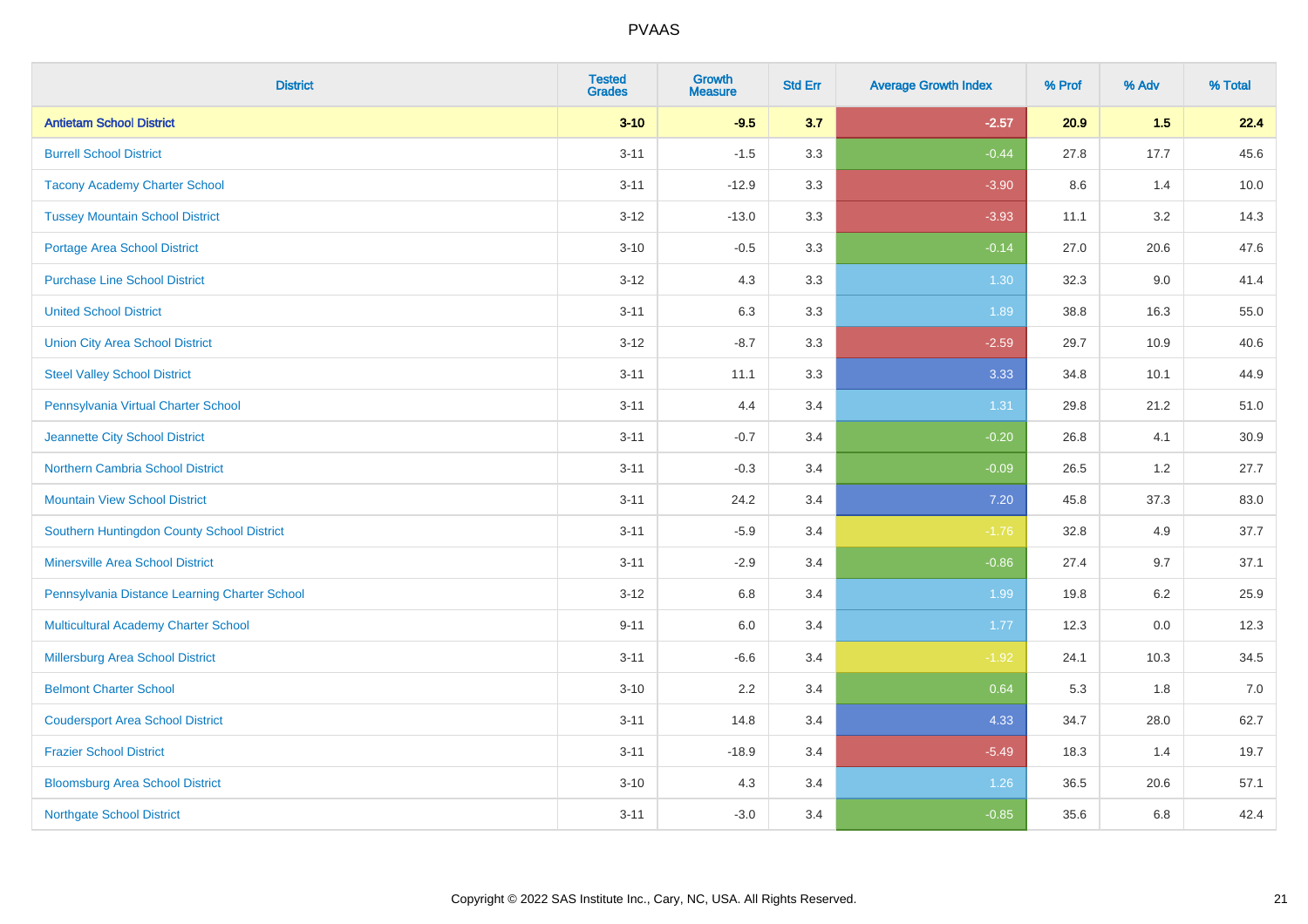| <b>District</b>                                | <b>Tested</b><br><b>Grades</b> | <b>Growth</b><br><b>Measure</b> | <b>Std Err</b> | <b>Average Growth Index</b> | % Prof | % Adv | % Total |
|------------------------------------------------|--------------------------------|---------------------------------|----------------|-----------------------------|--------|-------|---------|
| <b>Antietam School District</b>                | $3 - 10$                       | $-9.5$                          | 3.7            | $-2.57$                     | 20.9   | 1.5   | 22.4    |
| <b>Chartiers-Houston School District</b>       | $3 - 10$                       | $-16.5$                         | 3.5            | $-4.79$                     | 26.3   | 6.6   | 32.9    |
| <b>Southeast Delco School District</b>         | $3 - 10$                       | 3.9                             | 3.5            | 1.12                        | 18.6   | 3.4   | 22.0    |
| <b>Homer-Center School District</b>            | $3 - 11$                       | 8.8                             | 3.5            | 2.53                        | 38.0   | 17.7  | 55.8    |
| <b>Reynolds School District</b>                | $3 - 10$                       | $-3.0$                          | 3.5            | $-0.87$                     | 27.3   | 9.1   | 36.4    |
| <b>Sto-Rox School District</b>                 | $3 - 10$                       | $-7.0$                          | 3.5            | $-1.99$                     | 3.2    | 0.0   | $3.2\,$ |
| <b>Otto-Eldred School District</b>             | $3 - 11$                       | $-0.5$                          | 3.5            | $-0.13$                     | 35.8   | 10.5  | 46.3    |
| <b>Conemaugh Township Area School District</b> | $3 - 12$                       | 4.8                             | 3.5            | 1.39                        | 30.9   | 27.8  | 58.8    |
| <b>Glendale School District</b>                | $3 - 10$                       | 7.9                             | 3.5            | 2.25                        | 42.6   | 9.3   | 51.8    |
| <b>Lakeview School District</b>                | $3 - 11$                       | $-1.9$                          | 3.5            | $-0.53$                     | 41.5   | 12.3  | 53.8    |
| <b>West Middlesex Area School District</b>     | $3 - 10$                       | $-7.4$                          | 3.5            | $-2.11$                     | 32.0   | 9.6   | 41.6    |
| <b>Brockway Area School District</b>           | $3 - 11$                       | $-0.4$                          | 3.5            | $-0.11$                     | 41.2   | 13.8  | 55.0    |
| <b>Shenandoah Valley School District</b>       | $3 - 11$                       | $-4.5$                          | 3.5            | $-1.29$                     | 14.3   | 0.0   | 14.3    |
| <b>Penns Manor Area School District</b>        | $3 - 12$                       | $-1.9$                          | 3.5            | $-0.55$                     | 24.2   | 3.8   | 28.0    |
| <b>Halifax Area School District</b>            | $3 - 11$                       | 5.8                             | 3.5            | 1.64                        | 32.1   | 18.9  | 50.9    |
| <b>Bethlehem-Center School District</b>        | $3 - 10$                       | 2.1                             | 3.5            | 0.59                        | 32.3   | 4.6   | 36.9    |
| <b>School Lane Charter School</b>              | $3 - 11$                       | 2.6                             | 3.6            | 0.72                        | 23.1   | 18.7  | 41.8    |
| <b>Reach Cyber Charter School</b>              | $3 - 11$                       | 1.4                             | 3.6            | 0.40                        | 32.9   | 15.2  | 48.1    |
| <b>Salisbury Township School District</b>      | $3 - 11$                       | 5.8                             | 3.6            | 1.62                        | 24.4   | 12.6  | 37.0    |
| <b>Fairfield Area School District</b>          | $3 - 11$                       | $-0.5$                          | 3.6            | $-0.13$                     | 43.9   | 6.1   | 50.0    |
| <b>Greenwood School District</b>               | $3 - 11$                       | 11.3                            | 3.6            | 3.14                        | 31.2   | 32.8  | 63.9    |
| <b>Achievement House Charter School</b>        | $7 - 11$                       | $-8.2$                          | 3.6            | $-2.28$                     | 16.7   | 2.8   | 19.4    |
| <b>Aliquippa School District</b>               | $3 - 11$                       | $-20.0$                         | 3.6            | $-5.54$                     | 1.7    | 0.0   | 1.7     |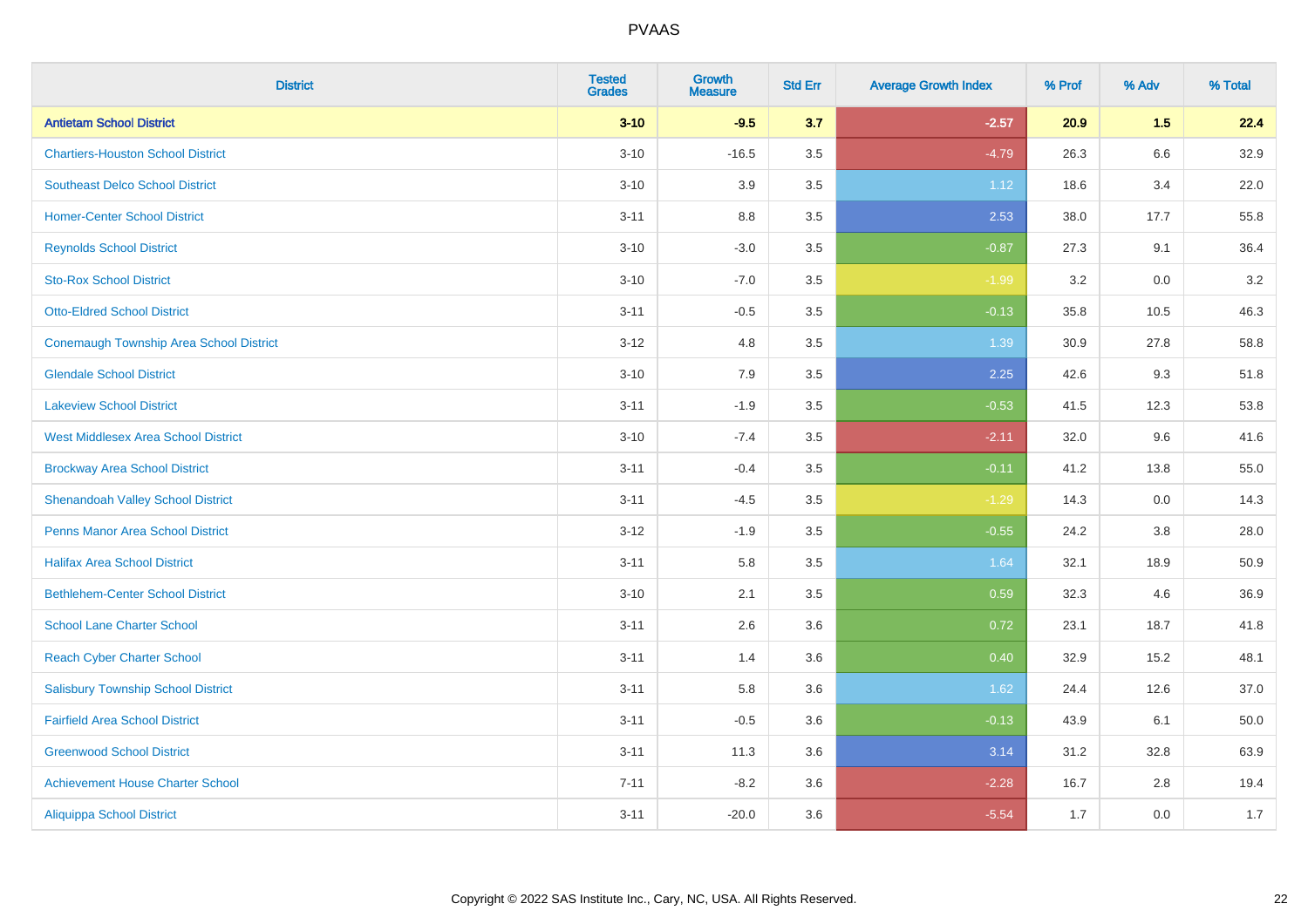| <b>District</b>                                   | <b>Tested</b><br><b>Grades</b> | <b>Growth</b><br><b>Measure</b> | <b>Std Err</b> | <b>Average Growth Index</b> | % Prof | % Adv   | % Total |
|---------------------------------------------------|--------------------------------|---------------------------------|----------------|-----------------------------|--------|---------|---------|
| <b>Antietam School District</b>                   | $3 - 10$                       | $-9.5$                          | 3.7            | $-2.57$                     | 20.9   | 1.5     | 22.4    |
| <b>Forest City Regional School District</b>       | $3 - 12$                       | $-1.2$                          | 3.6            | $-0.33$                     | 26.5   | $8.2\,$ | 34.7    |
| <b>Propel Charter School-Montour</b>              | $3 - 10$                       | $-3.4$                          | 3.6            | $-0.93$                     | 7.7    | 0.0     | 7.7     |
| <b>Clarion-Limestone Area School District</b>     | $3 - 12$                       | $-10.0$                         | 3.6            | $-2.76$                     | 28.3   | 20.0    | 48.3    |
| <b>Columbia Borough School District</b>           | $3 - 12$                       | $-1.1$                          | 3.6            | $-0.31$                     | 17.2   | 1.7     | 19.0    |
| <b>Sharpsville Area School District</b>           | $3 - 11$                       | 3.8                             | 3.7            | 1.04                        | 41.1   | 23.2    | 64.3    |
| <b>Lawrence County CTC</b>                        | $10 - 11$                      | $-9.8$                          | 3.7            | $-2.68$                     | 7.3    | 0.0     | 7.3     |
| <b>Sugar Valley Rural Charter School</b>          | $3 - 11$                       | $-3.6$                          | 3.7            | $-0.98$                     | 10.3   | 0.0     | 10.3    |
| <b>Clarion Area School District</b>               | $3 - 11$                       | 3.2                             | 3.7            | 0.88                        | 31.7   | 13.3    | 45.0    |
| <b>Blue Ridge School District</b>                 | $3 - 11$                       | 8.3                             | 3.7            | 2.24                        | 29.6   | 9.3     | 38.9    |
| <b>North Pocono School District</b>               | $3 - 11$                       | 13.1                            | 3.7            | 3.54                        | 31.4   | 33.3    | 64.7    |
| <b>Union School District</b>                      | $3 - 12$                       | 2.5                             | 3.7            | 0.69                        | 17.9   | 10.4    | 28.4    |
| <b>Antietam School District</b>                   | $3 - 10$                       | $-9.5$                          | 3.7            | $-2.57$                     | 20.9   | 1.5     | 22.4    |
| Lincoln Leadership Academy Charter School         | $3 - 12$                       | $-7.4$                          | 3.7            | $-1.99$                     | 6.4    | 2.1     | 8.5     |
| Morrisville Borough School District               | $3 - 11$                       | $-13.1$                         | 3.7            | $-3.52$                     | 4.9    | 1.6     | 6.6     |
| <b>Environmental Charter School At Frick Park</b> | $3-9$                          | $-6.2$                          | 3.7            | $-1.67$                     | 25.9   | 3.4     | 29.3    |
| <b>Northeast Bradford School District</b>         | $3 - 10$                       | $-5.0$                          | 3.7            | $-1.35$                     | 30.6   | 4.8     | 35.5    |
| <b>Clearfield Area School District</b>            | $3 - 10$                       | $-1.3$                          | 3.7            | $-0.34$                     | 43.9   | 24.6    | 68.4    |
| <b>Williams Valley School District</b>            | $3 - 11$                       | 2.6                             | 3.7            | 0.69                        | 17.0   | 5.1     | 22.0    |
| <b>Port Allegany School District</b>              | $3 - 11$                       | 6.5                             | 3.7            | 1.74                        | 26.4   | 11.3    | 37.7    |
| <b>Brownsville Area School District</b>           | $3 - 12$                       | 3.9                             | 3.8            | 1.04                        | 22.0   | 8.5     | 30.5    |
| <b>Union Area School District</b>                 | $3 - 11$                       | $-6.5$                          | 3.8            | $-1.70$                     | 30.6   | 12.2    | 42.9    |
| <b>Susquehanna Community School District</b>      | $3 - 11$                       | $-4.5$                          | 3.8            | $-1.19$                     | 31.9   | 8.8     | 40.7    |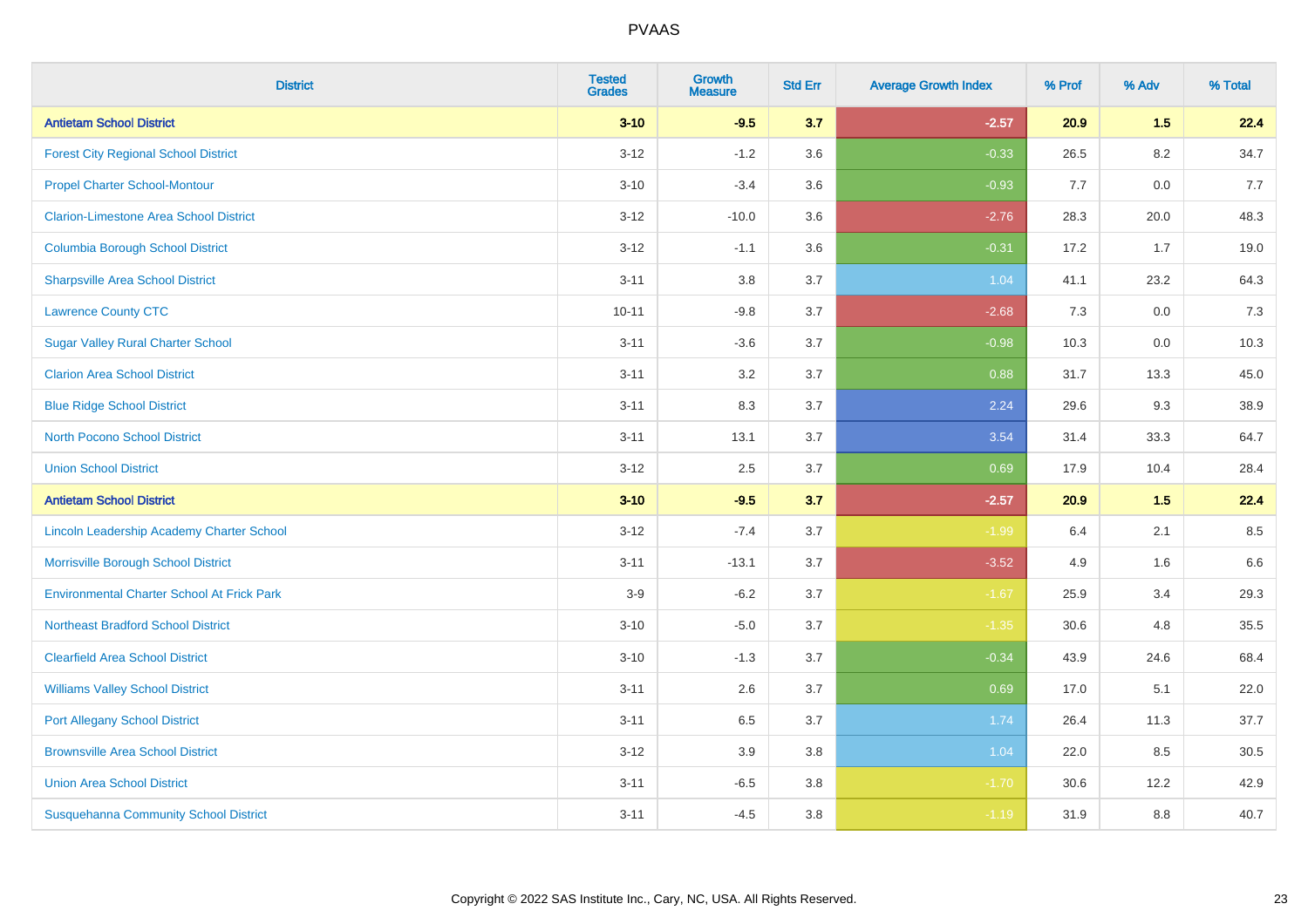| <b>District</b>                              | <b>Tested</b><br><b>Grades</b> | <b>Growth</b><br><b>Measure</b> | <b>Std Err</b> | <b>Average Growth Index</b> | % Prof | % Adv   | % Total |
|----------------------------------------------|--------------------------------|---------------------------------|----------------|-----------------------------|--------|---------|---------|
| <b>Antietam School District</b>              | $3 - 10$                       | $-9.5$                          | 3.7            | $-2.57$                     | 20.9   | 1.5     | 22.4    |
| <b>Smethport Area School District</b>        | $3 - 12$                       | 5.8                             | 3.8            | 1.52                        | 24.6   | 20.0    | 44.6    |
| Jefferson-Morgan School District             | $3 - 10$                       | $-12.0$                         | 3.9            | $-3.09$                     | 28.6   | 6.1     | 34.7    |
| <b>West Greene School District</b>           | $3 - 11$                       | $-8.1$                          | 3.9            | $-2.08$                     | 31.0   | 11.9    | 42.9    |
| <b>Allegheny Valley School District</b>      | $3 - 11$                       | $-1.9$                          | 3.9            | $-0.48$                     | 31.8   | 11.4    | 43.2    |
| <b>Line Mountain School District</b>         | $3 - 11$                       | 11.7                            | 3.9            | 3.01                        | 40.4   | 42.3    | 82.7    |
| Johnsonburg Area School District             | $3 - 11$                       | 5.0                             | 3.9            | 1.27                        | 35.5   | 11.8    | 47.4    |
| <b>Tri-Valley School District</b>            | $3 - 10$                       | $-2.7$                          | 3.9            | $-0.69$                     | 31.0   | 9.5     | 40.5    |
| <b>West Side CTC</b>                         | $9 - 10$                       | $-32.0$                         | 3.9            | $-8.16$                     | 5.9    | 0.0     | 5.9     |
| <b>Leechburg Area School District</b>        | $3 - 11$                       | 7.0                             | 3.9            | 1.79                        | 37.7   | 4.9     | 42.6    |
| <b>Rochester Area School District</b>        | $3 - 11$                       | $-5.7$                          | 3.9            | $-1.45$                     | 14.9   | 2.1     | 17.0    |
| <b>Propel Charter School-Homestead</b>       | $3 - 11$                       | $-5.0$                          | 3.9            | $-1.27$                     | 7.3    | 0.0     | 7.3     |
| <b>Blacklick Valley School District</b>      | $3 - 11$                       | $-0.9$                          | 3.9            | $-0.23$                     | 7.7    | 7.7     | 15.4    |
| <b>Riverview School District</b>             | $3 - 11$                       | $-13.0$                         | $4.0\,$        | $-3.29$                     | 43.1   | $7.8\,$ | 51.0    |
| <b>Shade-Central City School District</b>    | $3 - 11$                       | $-14.6$                         | 4.0            | $-3.68$                     | 9.6    | 0.0     | 9.6     |
| <b>Southern Fulton School District</b>       | $3 - 11$                       | $-5.1$                          | $4.0\,$        | $-1.29$                     | 21.7   | 13.0    | 34.8    |
| <b>Berlin Brothersvalley School District</b> | $3 - 11$                       | 19.6                            | 4.0            | 4.93                        | 28.3   | 41.3    | 69.6    |
| <b>Ridgway Area School District</b>          | $3 - 11$                       | $-6.1$                          | 4.0            | $-1.53$                     | 42.2   | 15.6    | 57.8    |
| <b>Weatherly Area School District</b>        | $3 - 11$                       | $-5.8$                          | $4.0\,$        | $-1.44$                     | 32.1   | $8.9\,$ | 41.1    |
| <b>Benton Area School District</b>           | $3 - 10$                       | 8.1                             | $4.0\,$        | 2.01                        | 35.7   | 28.6    | 64.3    |
| Allegheny-Clarion Valley School District     | $3 - 10$                       | 12.3                            | 4.1            | 3.03                        | 33.3   | 19.0    | 52.4    |
| <b>Conemaugh Valley School District</b>      | $3 - 12$                       | $-6.3$                          | 4.1            | $-1.54$                     | 23.7   | 5.1     | 28.8    |
| Jamestown Area School District               | $3 - 11$                       | $-9.5$                          | 4.1            | $-2.33$                     | 41.5   | 4.9     | 46.3    |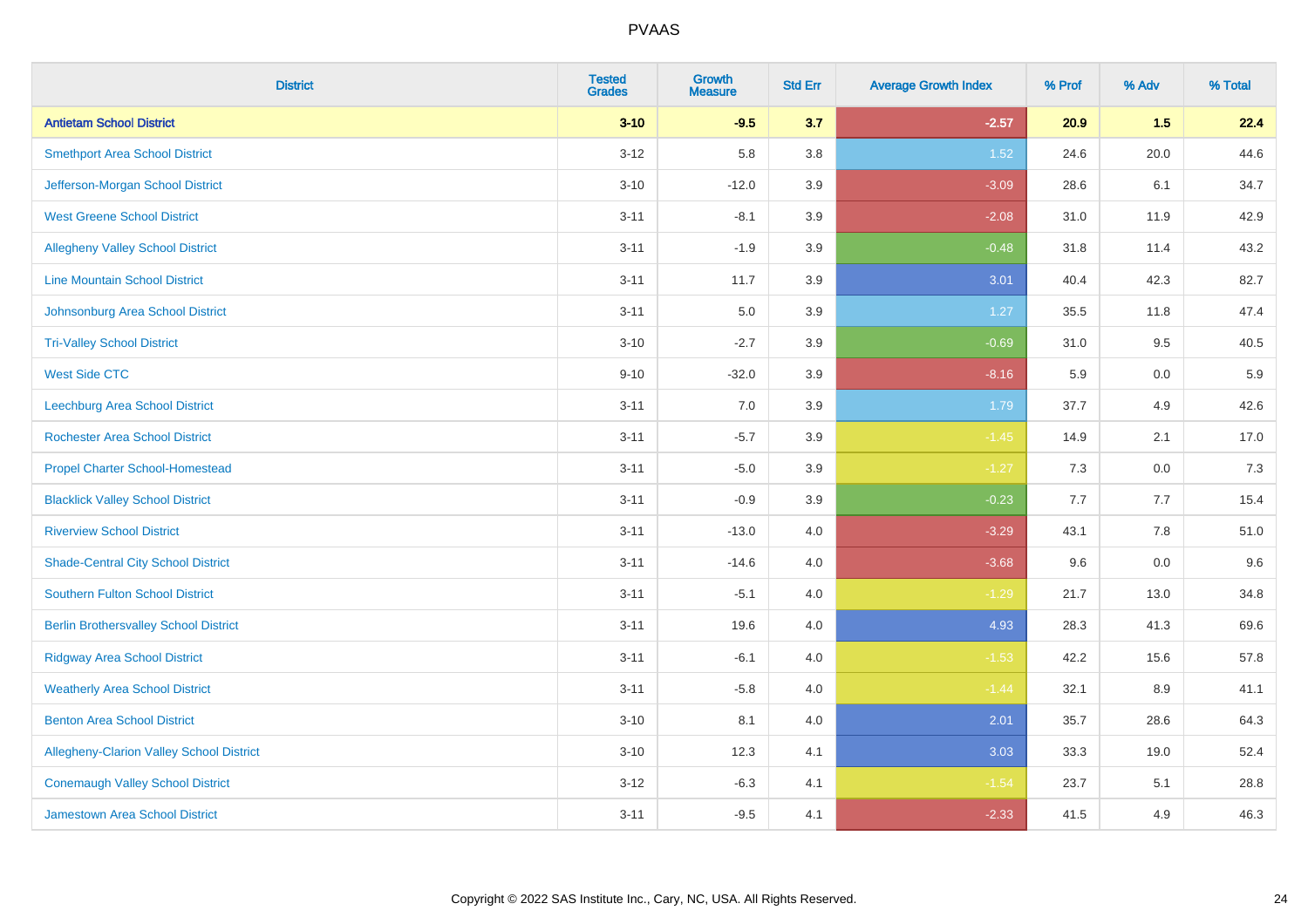| <b>District</b>                                 | <b>Tested</b><br><b>Grades</b> | <b>Growth</b><br><b>Measure</b> | <b>Std Err</b> | <b>Average Growth Index</b> | % Prof | % Adv   | % Total |
|-------------------------------------------------|--------------------------------|---------------------------------|----------------|-----------------------------|--------|---------|---------|
| <b>Antietam School District</b>                 | $3 - 10$                       | $-9.5$                          | 3.7            | $-2.57$                     | 20.9   | 1.5     | 22.4    |
| <b>Williamsburg Community School District</b>   | $3 - 11$                       | $-16.9$                         | 4.1            | $-4.14$                     | 22.4   | 0.0     | 22.4    |
| <b>Jenkintown School District</b>               | $3 - 11$                       | $-7.9$                          | 4.1            | $-1.92$                     | 34.1   | 27.3    | 61.4    |
| North Clarion County School District            | $3 - 12$                       | 3.4                             | 4.1            | 0.83                        | 45.0   | 18.8    | 63.8    |
| <b>Roberto Clemente Charter School</b>          | $3 - 12$                       | $-3.3$                          | 4.1            | $-0.79$                     | 22.7   | 4.6     | 27.3    |
| <b>Ferndale Area School District</b>            | $3 - 10$                       | $-1.1$                          | 4.1            | $-0.27$                     | 21.0   | 7.9     | 29.0    |
| <b>Chichester School District</b>               | $3 - 11$                       | $-1.8$                          | 4.2            | $-0.44$                     | 40.0   | 14.0    | 54.0    |
| <b>Farrell Area School District</b>             | $3 - 11$                       | $-1.9$                          | 4.2            | $-0.44$                     | 9.3    | 11.6    | 20.9    |
| <b>Western Beaver County School District</b>    | $3 - 11$                       | $-9.3$                          | 4.2            | $-2.20$                     | 45.1   | 3.9     | 49.0    |
| Mastery Charter School - Pickett Campus         | $6 - 10$                       | 2.7                             | 4.2            | 0.65                        | 20.6   | 0.0     | 20.6    |
| Dr Robert Ketterer Charter School Inc           | $6 - 12$                       | 7.1                             | 4.3            | 1.66                        | 7.3    | 1.7     | 9.0     |
| <b>Sullivan County School District</b>          | $3 - 10$                       | 2.5                             | 4.3            | 0.58                        | 43.6   | 7.7     | 51.3    |
| <b>Tidioute Community Charter School</b>        | $3 - 11$                       | 0.8                             | 4.4            | 0.19                        | 18.1   | $6.9\,$ | 25.0    |
| <b>Millville Area School District</b>           | $3 - 12$                       | $-5.6$                          | 4.4            | $-1.26$                     | 31.4   | 11.4    | 42.9    |
| <b>Southeastern Greene School District</b>      | $3 - 10$                       | $-2.3$                          | 4.4            | $-0.53$                     | 29.0   | 9.7     | 38.7    |
| <b>Cameron County School District</b>           | $3 - 12$                       | $-5.0$                          | 4.4            | $-1.12$                     | 34.9   | 4.8     | 39.7    |
| York Academy Regional Charter School            | $3 - 11$                       | $-2.3$                          | 4.4            | $-0.52$                     | 23.5   | 2.0     | 25.5    |
| California Area School District                 | $3 - 10$                       | $-13.7$                         | 4.5            | $-3.06$                     | 41.7   | 16.7    | 58.3    |
| <b>Commodore Perry School District</b>          | $3 - 11$                       | $-10.4$                         | 4.5            | $-2.30$                     | 29.4   | 5.9     | 35.3    |
| Capital Area School for the Arts Charter School | $9 - 11$                       | 14.2                            | 4.5            | 3.13                        | 27.5   | 30.0    | 57.5    |
| <b>Mastery Charter School - Gratz Campus</b>    | $7 - 10$                       | $-9.5$                          | 4.6            | $-2.09$                     | 0.0    | 3.4     | 3.4     |
| <b>Cornell School District</b>                  | $3 - 11$                       | $-5.5$                          | 4.6            | $-1.20$                     | 11.3   | 3.2     | 14.5    |
| <b>Moshannon Valley School District</b>         | $3 - 10$                       | $-5.1$                          | 4.6            | $-1.12$                     | 25.0   | 12.5    | 37.5    |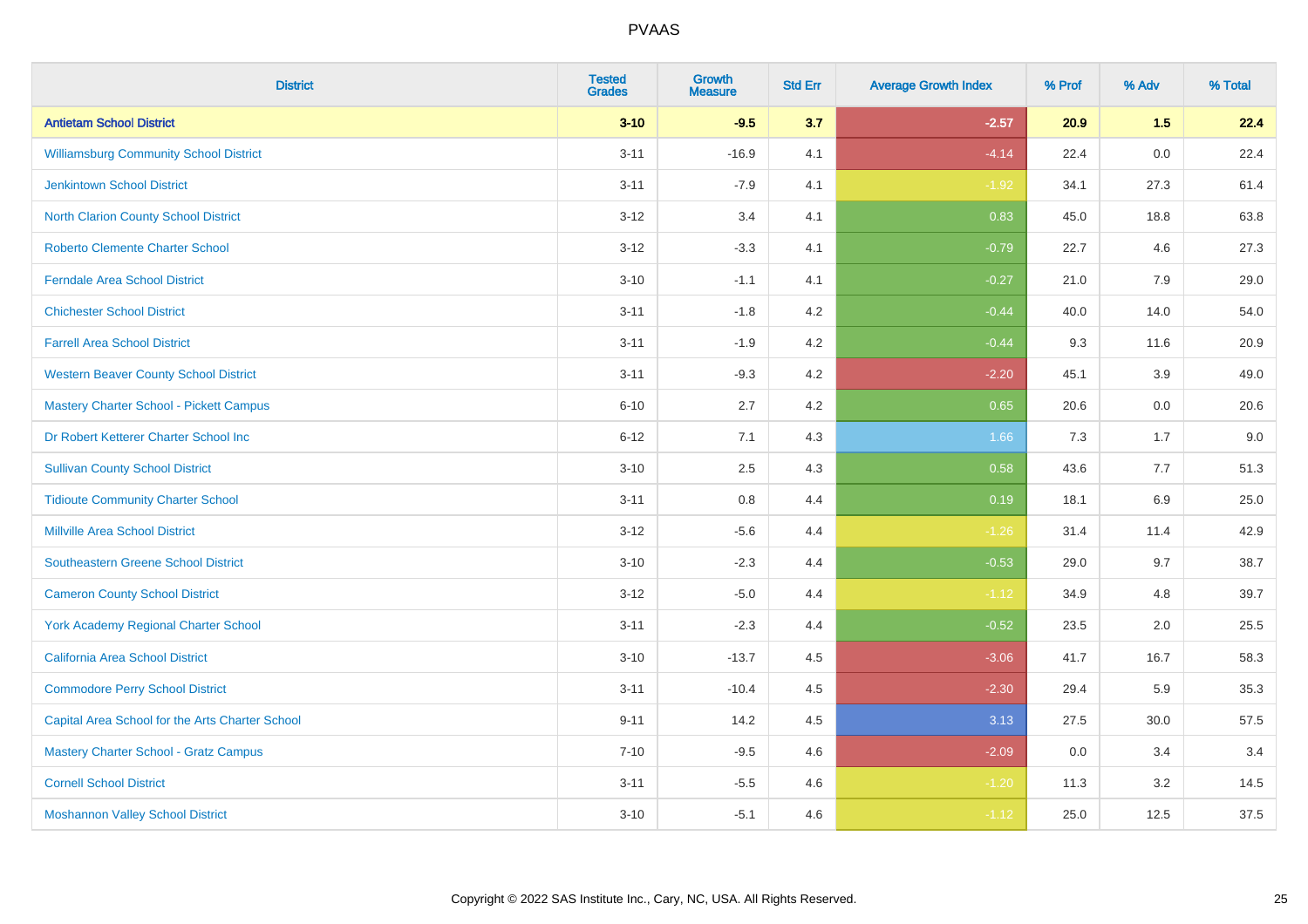| <b>District</b>                                 | <b>Tested</b><br><b>Grades</b> | <b>Growth</b><br><b>Measure</b> | <b>Std Err</b> | <b>Average Growth Index</b> | % Prof | % Adv   | % Total |
|-------------------------------------------------|--------------------------------|---------------------------------|----------------|-----------------------------|--------|---------|---------|
| <b>Antietam School District</b>                 | $3 - 10$                       | $-9.5$                          | 3.7            | $-2.57$                     | 20.9   | 1.5     | 22.4    |
| <b>Northern Potter School District</b>          | $3-12$                         | 6.8                             | 4.6            | 1.48                        | 30.6   | 11.1    | 41.7    |
| <b>Avella Area School District</b>              | $3 - 12$                       | 1.6                             | 4.7            | 0.34                        | 34.8   | 7.2     | 42.0    |
| <b>Hanover Area School District</b>             | $3 - 11$                       | $-14.7$                         | 4.7            | $-3.13$                     | 12.1   | $3.0\,$ | 15.2    |
| <b>Forbes Road School District</b>              | $3 - 11$                       | $-11.5$                         | 4.7            | $-2.43$                     | 23.1   | 10.3    | 33.3    |
| <b>Forest Area School District</b>              | $3 - 11$                       | $-1.8$                          | 4.7            | $-0.37$                     | 18.9   | 15.1    | 34.0    |
| <b>Evergreen Community Charter School</b>       | $6 - 11$                       | $-1.1$                          | 4.7            | $-0.23$                     | 34.6   | 26.9    | 61.5    |
| <b>Fannett-Metal School District</b>            | $3 - 11$                       | $-22.3$                         | 4.8            | $-4.65$                     | 16.4   | 6.6     | 23.0    |
| <b>Tulpehocken Area School District</b>         | $3 - 12$                       | 1.0                             | 4.9            | 0.20                        | 11.5   | 23.1    | 34.6    |
| <b>Clairton City School District</b>            | $3 - 11$                       | $-1.6$                          | 5.0            | $-0.32$                     | 3.8    | 0.5     | 4.4     |
| <b>Harmony Area School District</b>             | $3 - 10$                       | $-5.7$                          | 5.0            | $-1.13$                     | 33.3   | 0.0     | 33.3    |
| <b>Keystone Education Center Charter School</b> | $3 - 12$                       | $-6.5$                          | 5.1            | $-1.28$                     | 0.0    | 0.0     | 0.0     |
| <b>Upper Dauphin Area School District</b>       | $3 - 11$                       | 16.5                            | 5.1            | 3.26                        | 37.5   | 26.8    | 64.3    |
| <b>Oswayo Valley School District</b>            | $3 - 12$                       | 9.9                             | 5.1            | 1.93                        | 26.5   | 44.1    | 70.6    |
| <b>Claysburg-Kimmel School District</b>         | $3 - 11$                       | $-1.2$                          | 5.2            | $-0.22$                     | 5.0    | 0.0     | $5.0$   |
| <b>Galeton Area School District</b>             | $3 - 11$                       | 5.4                             | 5.4            | 1.01                        | 33.3   | 22.2    | 55.6    |
| <b>Valley Grove School District</b>             | $3 - 10$                       | $-4.0$                          | 5.5            | $-0.72$                     | 68.4   | 15.8    | 84.2    |
| <b>Shanksville-Stonycreek School District</b>   | $3 - 10$                       | $-8.6$                          | 5.5            | $-1.55$                     | 17.6   | 23.5    | 41.2    |
| People For People Charter School                | $3 - 12$                       | 6.4                             | 5.6            | 1.15                        | 2.4    | 0.0     | 2.4     |
| <b>Monessen City School District</b>            | $3 - 10$                       | $-3.9$                          | 5.6            | $-0.69$                     | 21.0   | 10.5    | 31.6    |
| Urban Pathways 6-12 Charter School              | $6 - 11$                       | $-4.1$                          | 5.7            | $-0.72$                     | 0.0    | 0.0     | 0.0     |
| Mastery Charter School - Thomas Campus          | $3 - 10$                       | 7.9                             | 5.7            | 1.39                        | 12.5   | 0.0     | 12.5    |
| <b>Keystone School District</b>                 | $3 - 11$                       | 7.8                             | 5.7            | 1.37                        | 35.0   | 45.0    | 80.0    |